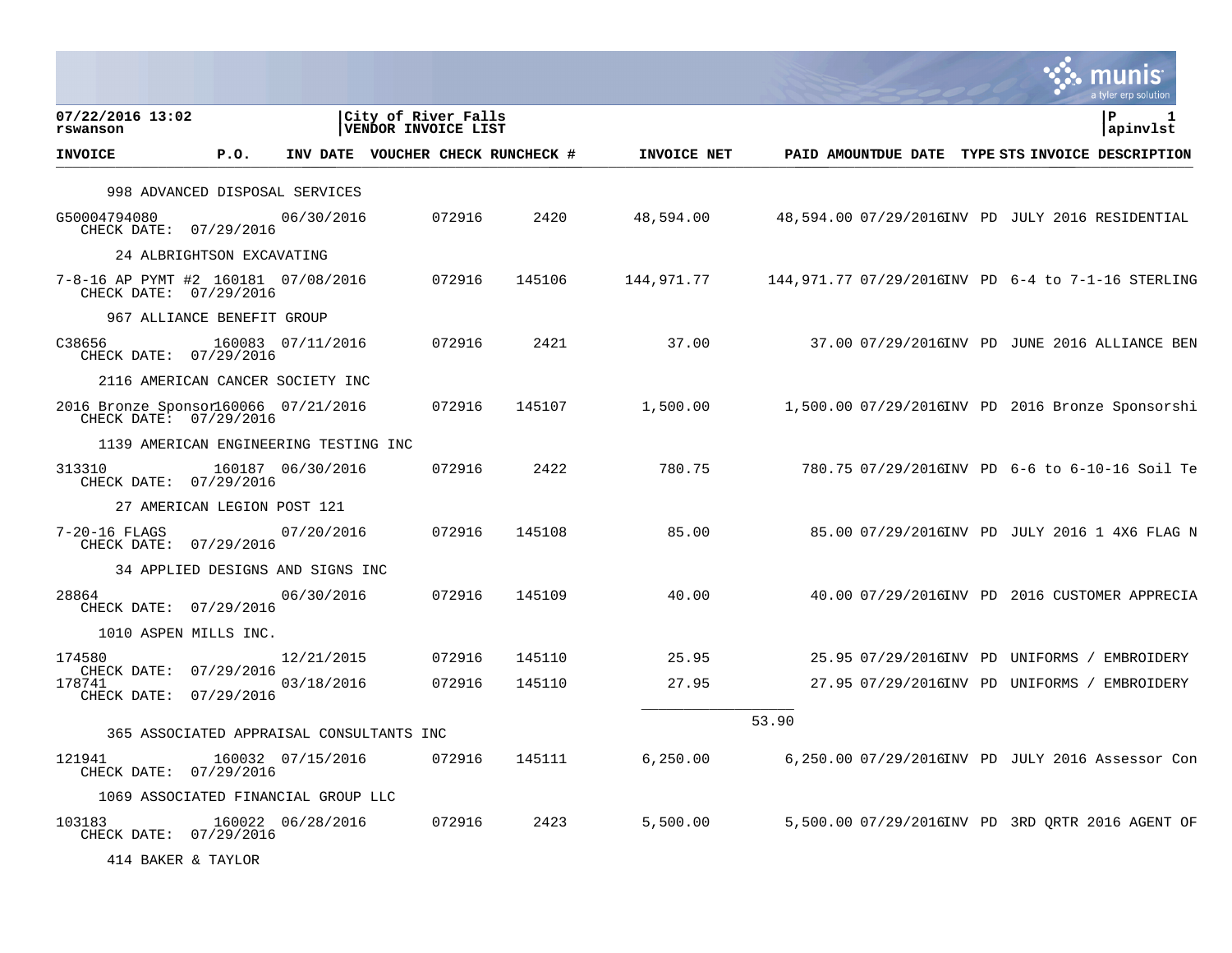|                                               |                      |            |                                            |        |             |          |                                             |                  | a tyler erp solution                             |
|-----------------------------------------------|----------------------|------------|--------------------------------------------|--------|-------------|----------|---------------------------------------------|------------------|--------------------------------------------------|
| 07/22/2016 13:02<br>rswanson                  |                      |            | City of River Falls<br>VENDOR INVOICE LIST |        |             |          |                                             |                  | l P<br>2<br> apinvlst                            |
| <b>INVOICE</b>                                | P.O.                 |            | INV DATE VOUCHER CHECK RUNCHECK #          |        | INVOICE NET |          | PAID AMOUNTDUE DATE                         |                  | TYPE STS INVOICE DESCRIPTION                     |
| 2032068830                                    |                      | 06/06/2016 | 072916                                     | 2424   | 40.01       |          | 40.01 07/29/2016INV PD                      | BOOKS            |                                                  |
| CHECK DATE:<br>2032069185                     | 07/29/2016           | 06/06/2016 | 072916                                     | 2424   | 87.41       |          | 87.41 07/29/2016INV PD                      | <b>BOOKS</b>     |                                                  |
| CHECK DATE:<br>2032069454                     | 07/29/2016           | 06/07/2016 | 072916                                     | 2424   | 337.95      |          | 337.95 07/29/2016INV PD                     | BOOKS            |                                                  |
| CHECK DATE:<br>2032093034                     | 07/29/2016           | 06/16/2016 | 072916                                     | 2424   | 265.33      |          | 265.33 07/16/2016INV PD                     | BOOKS            |                                                  |
| CHECK DATE:<br>2032094034                     | 07/29/2016           | 06/17/2016 | 072916                                     | 2424   | 305.87      |          | 305.87 07/29/2016INV PD                     | <b>BOOKS</b>     |                                                  |
| CHECK DATE:<br>2032098205                     | 07/29/2016           | 06/20/2016 | 072916                                     | 2424   | 1,486.20    |          | 1,486.20 07/29/2016INV PD                   | BOOKS            |                                                  |
| CHECK DATE:<br>2032106470                     | 07/29/2016           | 06/22/2016 | 072916                                     | 2424   | 457.63      |          | 457.63 07/29/2016INV PD                     | <b>BOOKS</b>     |                                                  |
| CHECK DATE:<br>2032117722                     | 07/29/2016           | 06/28/2016 | 072916                                     | 2424   | 19.02       |          | 19.02 07/29/2016INV PD                      | <b>BOOKS</b>     |                                                  |
| CHECK DATE:                                   | 07/29/2016           |            |                                            |        |             |          |                                             |                  |                                                  |
| 5014144623<br>CHECK DATE:                     | 07/29/2016           | 06/07/2016 | 072916                                     | 2424   | 56.15       |          | 56.15 07/29/2016INV PD                      | BOOKS            |                                                  |
| B18041740<br>CHECK DATE:                      | 07/29/2016           | 06/10/2016 | 072916                                     | 2424   | 535.93      |          | 535.93 07/29/2016INV PD                     | <b>JUNE 2016</b> | CD / AUDIO                                       |
| B18115330<br>CHECK DATE:                      | 07/29/2016           | 06/15/2016 | 072916                                     | 2424   | 23.76       |          | 23.76 07/29/2016INV PD                      |                  | JUNE 2016 CD / AUDIO                             |
| B18899050                                     | 07/29/2016           | 06/22/2016 | 072916                                     | 2424   | 16.48       |          | 16.48 07/29/2016INV PD                      |                  | JUNE 2016 CD / AUDIO                             |
| CHECK DATE:<br>T39776450                      |                      | 06/10/2016 | 072916                                     | 2424   | 26.12       |          | 26.12 07/29/2016INV PD JUNE 2016 CD / AUDIO |                  |                                                  |
| CHECK DATE:                                   | 07/29/2016           |            |                                            |        |             |          |                                             |                  |                                                  |
| 1716 BAKKE NORMAN                             |                      |            |                                            |        |             | 3,657.86 |                                             |                  |                                                  |
| 55906-01D JUNE 2016                           |                      | 06/23/2016 | 072916                                     | 145112 | 1,868.50    |          | 1,868.50 07/29/2016INV PD                   |                  | JUNE 2016 KHALAR APPEA                           |
| CHECK DATE:<br>55906-02D JUNE 2016            | 07/29/2016           | 06/23/2016 | 072916                                     | 145112 | 203.50      |          | 203.50 07/29/2016INV PD                     |                  | JUNE 2016 ALVARADO APP                           |
| CHECK DATE:<br>55906-03D JUNE                 | 07/29/2016<br>2016   | 06/23/2016 | 072916                                     | 145112 | 166.50      |          | 166.50 07/29/2016INV PD                     |                  | JUNE 2016 KAMMEYER APP                           |
| CHECK DATE:<br>55906-04D MAY 2016160065       | 07/29/2016           | 06/23/2016 | 072916                                     | 145112 | 1,500.00    |          | 1,500.00 07/29/2016INV PD                   |                  | MAY 2016 PROSECUTION S                           |
| CHECK DATE:<br>55906-06D MAY 2016             | 07/29/2016           | 06/23/2016 | 072916                                     | 145112 | 111.00      |          |                                             |                  | 111.00 07/29/2016INV PD MAY 2016 BAHR APPEAL P   |
| CHECK DATE:                                   | 07/29/2016           |            |                                            |        |             |          |                                             |                  |                                                  |
|                                               |                      |            |                                            |        |             | 3,849.50 |                                             |                  |                                                  |
|                                               | 412 CENTER POINT INC |            |                                            |        |             |          |                                             |                  |                                                  |
| 1377928<br>CHECK DATE: 07/29/2016             |                      | 06/01/2016 | 072916                                     | 145113 | 88.68       |          | 88.68 07/29/2016INV PD BOOKS                |                  |                                                  |
| 2391 SARA E CHURCH                            |                      |            |                                            |        |             |          |                                             |                  |                                                  |
| 2453-01 OVERPAYMENT<br>CHECK DATE: 07/22/2016 |                      | 07/18/2016 | 072216                                     | 2413   | 1,071.00    |          |                                             |                  | 1,071.00 07/22/2016INV PD RFMU REFUND OVERPAYMEN |

1204 CICERO, JUNE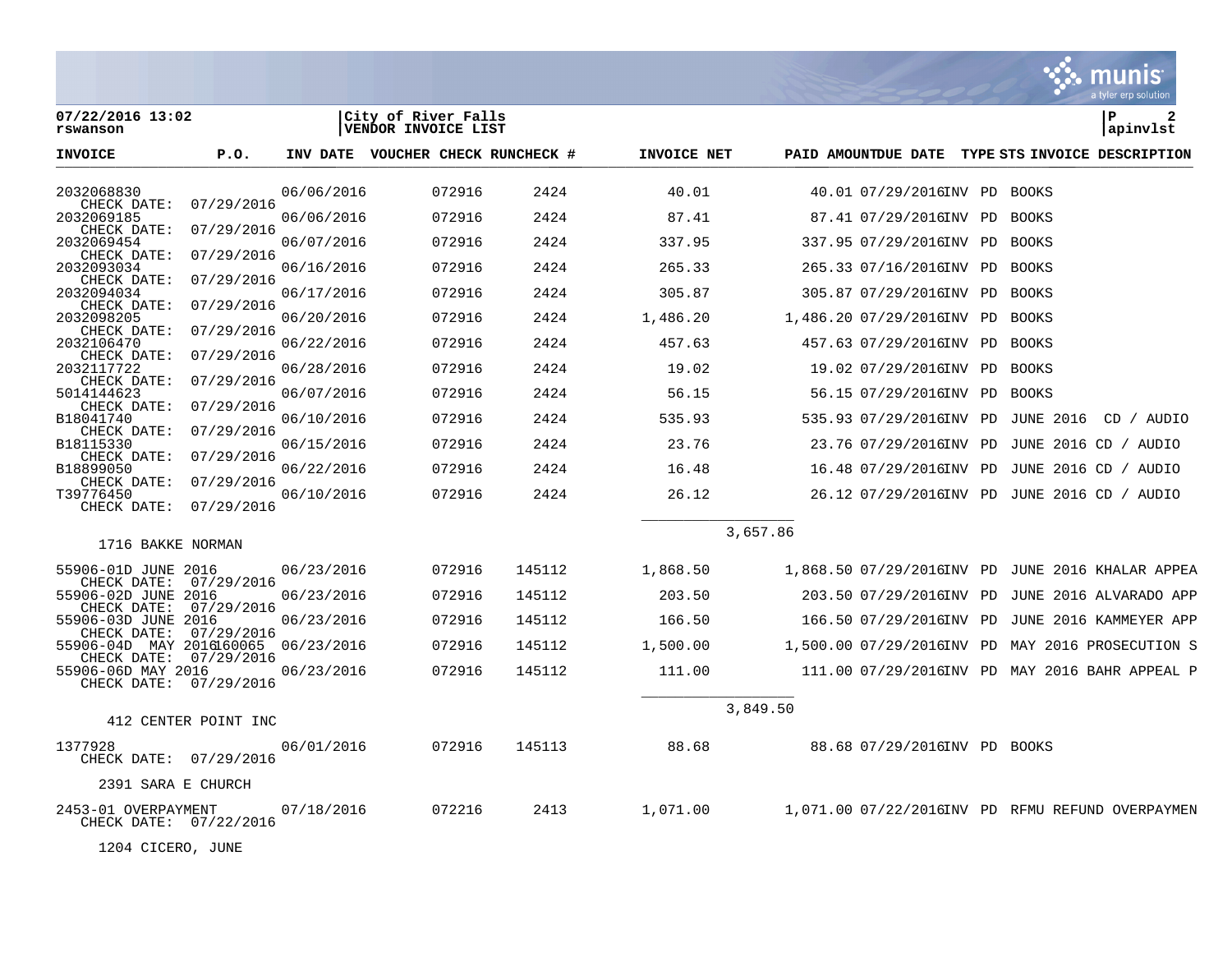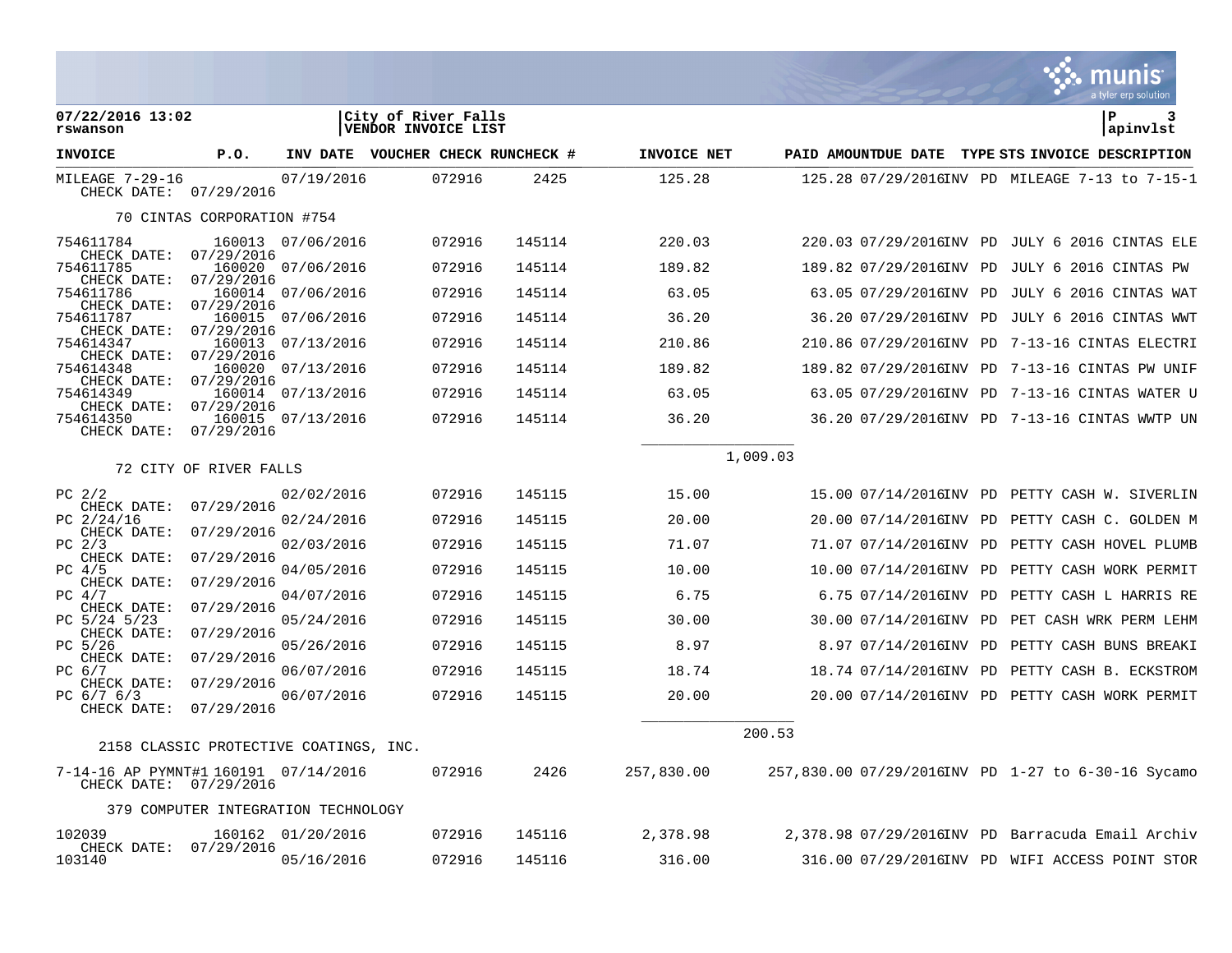|                                               |                                      |                          |                                            |              |                    |                                                                                                   |  | a tyler erp solution |
|-----------------------------------------------|--------------------------------------|--------------------------|--------------------------------------------|--------------|--------------------|---------------------------------------------------------------------------------------------------|--|----------------------|
| 07/22/2016 13:02<br>rswanson                  |                                      |                          | City of River Falls<br>VENDOR INVOICE LIST |              |                    |                                                                                                   |  | P<br>4<br>apinvlst   |
| <b>INVOICE</b>                                | P.O.                                 |                          | INV DATE VOUCHER CHECK RUNCHECK #          |              | INVOICE NET        | PAID AMOUNTDUE DATE TYPE STS INVOICE DESCRIPTION                                                  |  |                      |
| CHECK DATE:<br>242133<br>CHECK DATE:          | 07/29/2016<br>07/29/2016             | 160075 04/30/2016        | 072916                                     | 145116       | 9,672.00           | $9,672.0007/29/2016$ INV PD Upqrade to Sharepoint                                                 |  |                      |
| 2422289                                       | 160016                               | 05/16/2016               | 072916                                     | 145116       | 779.00             | 779.00 07/29/2016INV PD JUNE 2016 MONTHLY MANA                                                    |  |                      |
| CHECK DATE:<br>242404                         | 07/29/2016                           | 160026 05/18/2016        | 072916                                     | 145116       | 1,500.00           | 1,500.00 07/29/2016INV PD JUNE 2016 MANAGED SERV                                                  |  |                      |
| CHECK DATE:<br>242974                         | 07/29/2016                           | 160016 06/17/2016        | 072916                                     | 145116       | 779.00             | 779.00 07/29/2016INV PD JULY 2016 MONTHLY MANA                                                    |  |                      |
| CHECK DATE:<br>243208<br>CHECK DATE:          | 07/29/2016<br>07/29/2016             | 160026 06/23/2016        | 072916                                     | 145116       | 1,500.00           | 1,500.00 07/29/2016INV PD JULY 2016 MANAGED SERV                                                  |  |                      |
|                                               | 75 CONNELLY IND ELECTRONICS INC      |                          |                                            |              |                    | 16,924.98                                                                                         |  |                      |
| 10215<br>CHECK DATE: 07/29/2016               |                                      | 07/12/2016               | 072916                                     | 2427         | 3,943.25           | 3,943.25 07/29/2016INV PD 6-14-2016 EMERGENCY SC                                                  |  |                      |
|                                               | 77 WISSOTA HOSPITALITY INC           |                          |                                            |              |                    |                                                                                                   |  |                      |
| 7-15-16 RESTITUTION<br>CHECK DATE: 07/29/2016 |                                      | 07/15/2016               | 072916                                     | 145117       | 10.00              | 10.00 07/29/2016INV PD PARTIAL RESTITUTION W                                                      |  |                      |
|                                               | 79 CREDIT BUREAU DATA INC            |                          |                                            |              |                    |                                                                                                   |  |                      |
| I961072-0<br>CHECK DATE: 07/29/2016           |                                      | 07/15/2016               | 072916                                     | 2428         | 23.56              | 23.56 07/29/2016INV PD COLLECTION FEE FOR PYM                                                     |  |                      |
| 82 CROOK, JEFF                                |                                      |                          |                                            |              |                    |                                                                                                   |  |                      |
| 8-19-16 PER DIEM<br>CHECK DATE: 07/29/2016    |                                      | 07/21/2016               | 072916                                     | 2429         | 34.50              | 34.50 07/29/2016INV PD WRWA 2016 OUTDOOR EXPO                                                     |  |                      |
|                                               | 2388 CUDD LAWN & SNOW SERVICES       |                          |                                            |              |                    |                                                                                                   |  |                      |
| 986<br>CHECK DATE: 07/29/2016                 |                                      | 06/23/2016               | 072916                                     | 145118       | 105.00             | 105.00 07/18/2016INV PD 5-29-16 M&M MORTGAGE S                                                    |  |                      |
|                                               | 1943 DELTA MANAGEMENT ASSOCIATES INC |                          |                                            |              |                    |                                                                                                   |  |                      |
| 000000022292<br>CHECK DATE: 07/22/2016        |                                      | 07/22/2016               | 072216                                     | 145104       | 184.90             | 184.90 07/22/2016INV PD PPE 07/17/16                                                              |  |                      |
|                                               | 468 DESIGNER PROPERTIES              |                          |                                            |              |                    |                                                                                                   |  |                      |
| 9364-00 JUNE SOLAR<br>CHECK DATE: 07/29/2016  |                                      | 07/05/2016               | 072916                                     | 145119       | 164.24             | 164.24 07/29/2016INV PD JUNE 2016 RFMU SOLAR R                                                    |  |                      |
|                                               | 93 DIGGERS HOTLINE INC               |                          |                                            |              |                    |                                                                                                   |  |                      |
| 160627701<br>CHECK DATE:<br>160627701 PP2     | 07/29/2016                           | 06/30/2016<br>06/16/2016 | 072916<br>072916                           | 2430<br>2430 | 152.00<br>3,649.60 | 152.00 07/29/2016INV PD JUNE 2016 TICKET OVERA<br>3,649.60 07/29/2016INV PD 2016 DIGGERS SERVICES |  |                      |
| CHECK DATE:                                   | 07/29/2016                           |                          |                                            |              |                    |                                                                                                   |  |                      |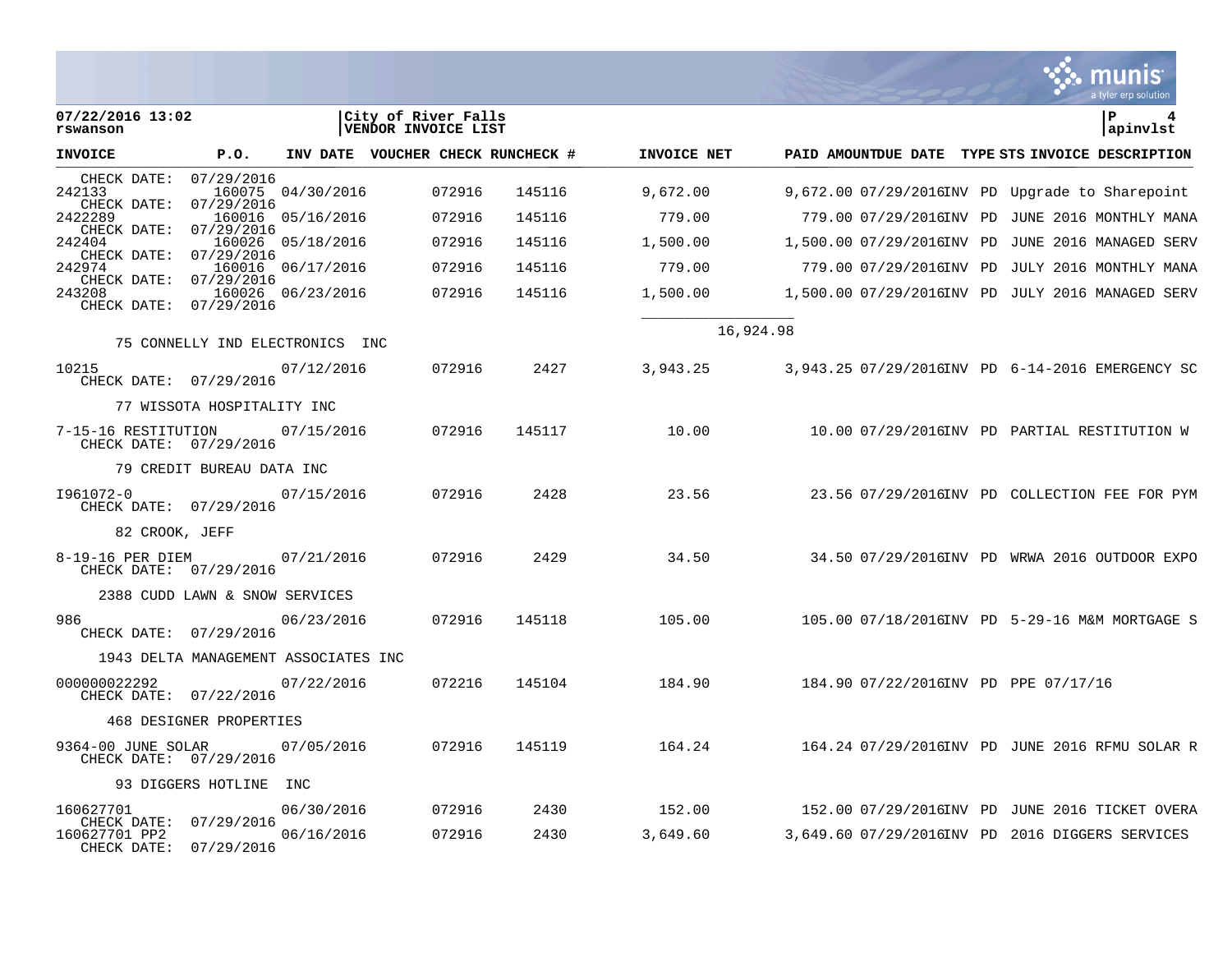|                                                               |                      |                                        |                                            |        |             |                                         | a tyler erp solution                               |
|---------------------------------------------------------------|----------------------|----------------------------------------|--------------------------------------------|--------|-------------|-----------------------------------------|----------------------------------------------------|
| 07/22/2016 13:02<br>rswanson                                  |                      |                                        | City of River Falls<br>VENDOR INVOICE LIST |        |             |                                         | l P<br>5<br>apinvlst                               |
| <b>INVOICE</b>                                                | P.O.                 |                                        | INV DATE VOUCHER CHECK RUNCHECK #          |        | INVOICE NET |                                         | PAID AMOUNTDUE DATE TYPE STS INVOICE DESCRIPTION   |
| 2289 DOHMEIER LOGAN                                           |                      |                                        |                                            |        |             | 3,801.60                                |                                                    |
| PER DIEM 7-29-16<br>CHECK DATE: 07/29/2016                    |                      | 07/20/2016                             | 072916                                     | 2431   | 178.50      |                                         | 178.50 07/29/2016INV PD BASIC BREATH EXAMINER      |
|                                                               | 98 EO JOHNSON CO INC |                                        |                                            |        |             |                                         |                                                    |
| 18928181<br>CHECK DATE: 07/29/2016                            |                      | 06/16/2016                             | 072916                                     | 145120 | 109.52      |                                         | 109.52 07/29/2016INV PD JULY 2016 SAMSUNG MULT     |
| 7 EFTPS                                                       |                      |                                        |                                            |        |             |                                         |                                                    |
| 000000022287                                                  | 07/22/2016           | 07/22/2016                             |                                            | 145101 | 68,992.27   | 68,992.27 07/22/2016DIR PD PPE 07/17/16 |                                                    |
| CHECK DATE:<br>2015 PCORI FEE<br>CHECK DATE:                  | 07/29/2016           | 07/01/2016                             |                                            | 145037 | 214.29      |                                         | 214.29 07/29/2016DIR PD 2015 PCORI FEE             |
| 348 EWALD AUTOMOTIVE GROUP                                    |                      |                                        |                                            |        |             | 69,206.56                               |                                                    |
| 1FM5K8AR5GGD31682 160095 07/12/2016<br>CHECK DATE: 07/29/2016 |                      |                                        | 072916                                     | 145121 | 28,233.00   |                                         | 28, 233.00 07/29/2016INV PD 2016 FORD EXPLORER INT |
| 109 EXPRESS PERSONNEL SERVICES                                |                      |                                        |                                            |        |             |                                         |                                                    |
| 17519624-5                                                    |                      | 160137 07/06/2016                      | 072916                                     | 145122 | 2,569.60    |                                         | 2,569.60 07/29/2016INV PD JULY 2016 SEASONAL SUM   |
| CHECK DATE: 07/29/2016<br>17519625-2                          |                      | 160137 07/06/2016                      | 072916                                     | 145122 | 2,499.52    |                                         | 2,499.52 07/29/2016INV PD JULY 2016 SEASONAL SUM   |
| CHECK DATE:<br>17519626-0                                     | 07/29/2016           | 160137 07/06/2016                      | 072916                                     | 145122 | 671.60      |                                         | 671.60 07/29/2016INV PD JULY 2016 SEASONAL SUM     |
| CHECK DATE:<br>17519627-8                                     | 07/29/2016           | 160137 07/06/2016                      | 072916                                     | 145122 | 642.40      |                                         | 642.40 07/29/2016INV PD JULY 2016 SEASONAL SUM     |
| CHECK DATE:<br>17550207-9                                     | 07/29/2016           | 160137 07/12/2016                      | 072916                                     | 145122 | 2,091.82    |                                         | 2,091.82 07/29/2016INV PD JULY 2016 SEASONAL LAB   |
| CHECK DATE:<br>17550208-7                                     | 07/29/2016           | 160137 07/12/2016                      | 072916                                     | 145122 | 1,916.43    |                                         | 1,916.43 07/29/2016INV PD JULY 2016 SEASONAL LAB   |
| CHECK DATE:<br>17550209-5                                     | 07/29/2016           | 160137 07/12/2016                      | 072916                                     | 145122 | 545.68      |                                         | 545.68 07/29/2016INV PD JULY 2016 SEASONAL LAB     |
| CHECK DATE:<br>17550210-3<br>CHECK DATE: 07/29/2016           | 07/29/2016           | 160137 07/12/2016                      | 072916                                     | 145122 | 385.44      |                                         | 385.44 07/29/2016INV PD JULY 2016 SEASONAL LAB     |
|                                                               |                      | 6 FIRST NATIONAL BANK - RF SECTION 125 |                                            |        |             | 11,322.49                               |                                                    |
| 000000022286<br>CHECK DATE: 07/22/2016                        |                      | 07/22/2016                             | 072216                                     | 2414   | 3,317.56    | 3,317.56 07/22/2016INV PD PPE 07/17/16  |                                                    |
| 389 FREEMAN, JAMES                                            |                      |                                        |                                            |        |             |                                         |                                                    |
| 9363-00 JUNE SOLAR<br>CHECK DATE: 07/29/2016                  |                      | 07/05/2016                             | 072916                                     | 2432   | 172.94      |                                         | 172.94 07/29/2016INV PD JUNE 2016 RFMU SOLAR R     |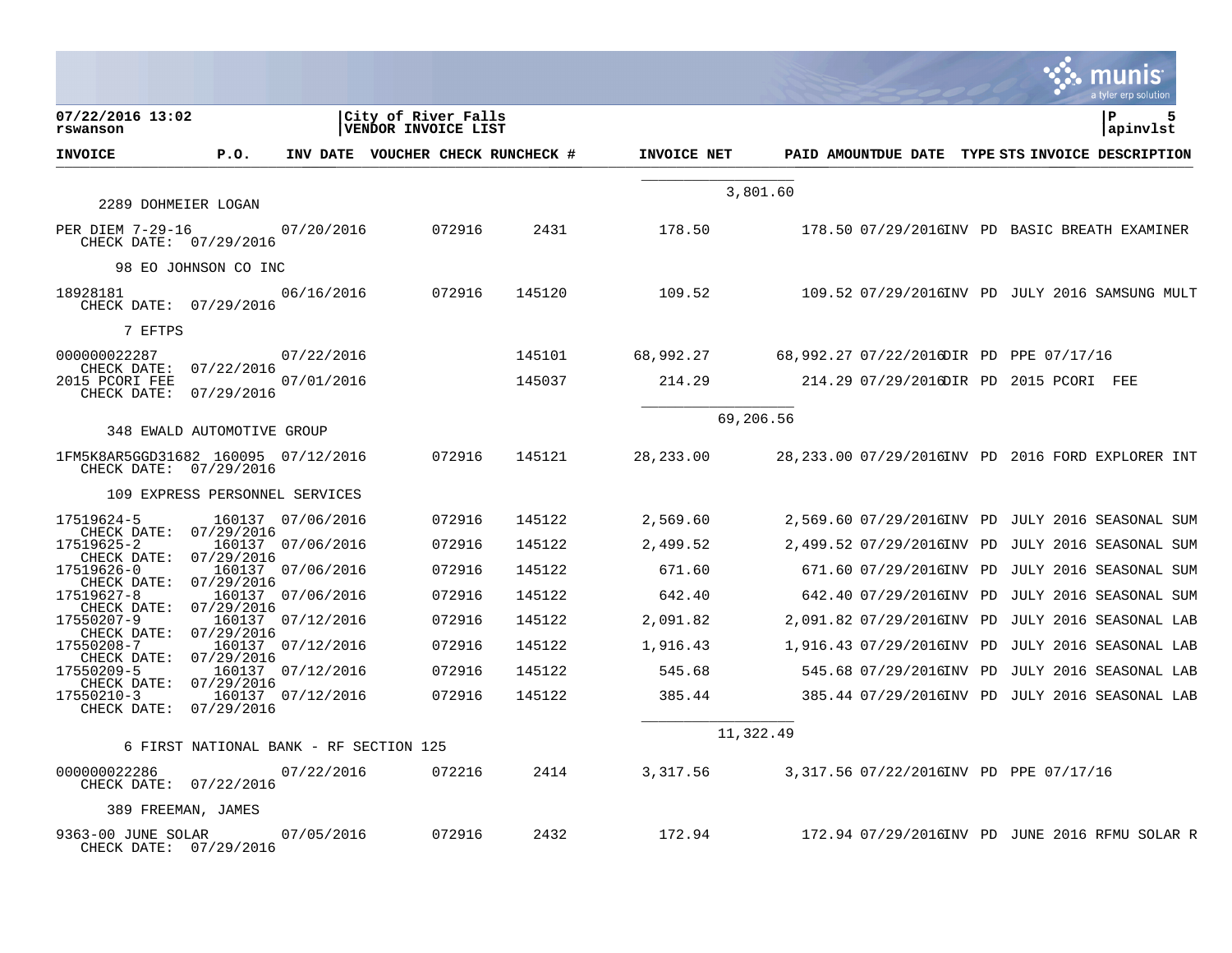|                                       |                                                 |                   |                                            |        |                                   |             |           |                                            |  | munis<br>a tyler erp solution                     |
|---------------------------------------|-------------------------------------------------|-------------------|--------------------------------------------|--------|-----------------------------------|-------------|-----------|--------------------------------------------|--|---------------------------------------------------|
| 07/22/2016 13:02<br>rswanson          |                                                 |                   | City of River Falls<br>VENDOR INVOICE LIST |        |                                   |             |           |                                            |  | l P<br>6<br>apinvlst                              |
| <b>INVOICE</b>                        | P.O.                                            |                   |                                            |        | INV DATE VOUCHER CHECK RUNCHECK # | INVOICE NET |           |                                            |  | PAID AMOUNTDUE DATE TYPE STS INVOICE DESCRIPTION  |
|                                       | 123 CENGAGE LEARNING                            |                   |                                            |        |                                   |             |           |                                            |  |                                                   |
| 58179110<br>CHECK DATE: 07/29/2016    |                                                 | 06/08/2016        |                                            | 072916 | 2433                              | 172.83      |           | 172.83 07/29/2016INV PD BOOKS              |  |                                                   |
| 58256980                              | CHECK DATE: 07/29/2016                          | 06/22/2016        |                                            | 072916 | 2433                              | 90.71       |           | 90.71 07/29/2016INV PD BOOKS               |  |                                                   |
|                                       | 937 GRACE PAULSON                               |                   |                                            |        |                                   |             | 263.54    |                                            |  |                                                   |
| 5856-00 JUNE SOLAR                    | CHECK DATE: 07/29/2016                          | 07/05/2016        |                                            | 072916 | 145123                            | 114.65      |           |                                            |  | 114.65 07/29/2016INV PD JUNE 2016 RFMU SOLAR R    |
|                                       | 2394 GREENWOOD CEMETERY ASSOCIATION             |                   |                                            |        |                                   |             |           |                                            |  |                                                   |
| 2016-2018 AGREEMENT160236 07/22/2016  | CHECK DATE: 07/29/2016                          |                   |                                            | 072916 | 145124                            | 15,000.00   |           |                                            |  | 15,000.00 07/29/2016INV PD 2016 Greenwood Cemeter |
| 133 HAWKINS INC                       |                                                 |                   |                                            |        |                                   |             |           |                                            |  |                                                   |
| 3913611                               | CHECK DATE: 07/29/2016                          | 160042 07/07/2016 |                                            | 072916 | 2434                              | 2,947.38    |           |                                            |  | 2,947.38 07/29/2016INV PD JULY 2016 WATER DEPT -  |
|                                       | 145 HUDSON PHYSICIANS, S.C.                     |                   |                                            |        |                                   |             |           |                                            |  |                                                   |
| 80037041                              | CHECK DATE: 07/29/2016                          | 07/01/2016        |                                            | 072916 | 145125                            | 100.00      |           |                                            |  | 100.00 07/29/2016INV PD 06-16-16 OCCUPATIONAL     |
|                                       | 146 HUEBSCH LAUNDRY COMPANY                     |                   |                                            |        |                                   |             |           |                                            |  |                                                   |
| 3699598                               | CHECK DATE: 07/29/2016                          | 07/20/2016        |                                            | 072916 | 2435                              | 58.19       |           |                                            |  | 58.19 07/29/2016INV PD PD LINENS / BRUSHMATS      |
| 3699611<br>CHECK DATE:                | 07/29/2016                                      | 07/20/2016        |                                            | 072916 | 2435                              | 34.53       |           |                                            |  | 34.53 07/29/2016INV PD PW BLUE CART / BRUSHMA     |
| 3699620<br>CHECK DATE: 07/29/2016     |                                                 | 07/20/2016        |                                            | 072916 | 2435                              | 37.23       |           | 37.23 07/29/2016INV PD CITY HALL BRUSHMATS |  |                                                   |
|                                       |                                                 |                   |                                            |        |                                   |             | 129.95    |                                            |  |                                                   |
|                                       | 1 INTERNATIONAL CITY MGMT ASSOC RETIREMENT CORP |                   |                                            |        |                                   |             |           |                                            |  |                                                   |
| 000000022281                          | CHECK DATE: 07/22/2016                          | 07/22/2016        |                                            | 072216 | 2415                              | 17, 114.05  |           | 17,114.05 07/22/2016INV PD PPE 07/17/16    |  |                                                   |
| 000000022282                          | CHECK DATE: 07/22/2016                          | 07/22/2016        |                                            | 072216 | 2416                              | 455.00      |           | 455.00 07/22/2016INV PD PPE 07/17/16       |  |                                                   |
|                                       | 1143 INFO USA MARKETING                         |                   |                                            |        |                                   |             | 17,569.05 |                                            |  |                                                   |
| 10002985435<br>CHECK DATE: 07/29/2016 |                                                 | 06/15/2016        |                                            | 072916 | 2436                              | 2,205.00    |           |                                            |  | 2,205.00 07/29/2016INV PD 6-15-16 to 6-14-17 AGR  |
| 150 INFOSEND INC                      |                                                 |                   |                                            |        |                                   |             |           |                                            |  |                                                   |
| 107650                                | CHECK DATE: 07/29/2016                          | 160055 06/30/2016 |                                            | 072916 | 2437                              | 3,121.37    |           |                                            |  | 3,121.37 07/29/2016INV PD JUNE 2016 PRINTING/STU  |

 $\mathcal{L}$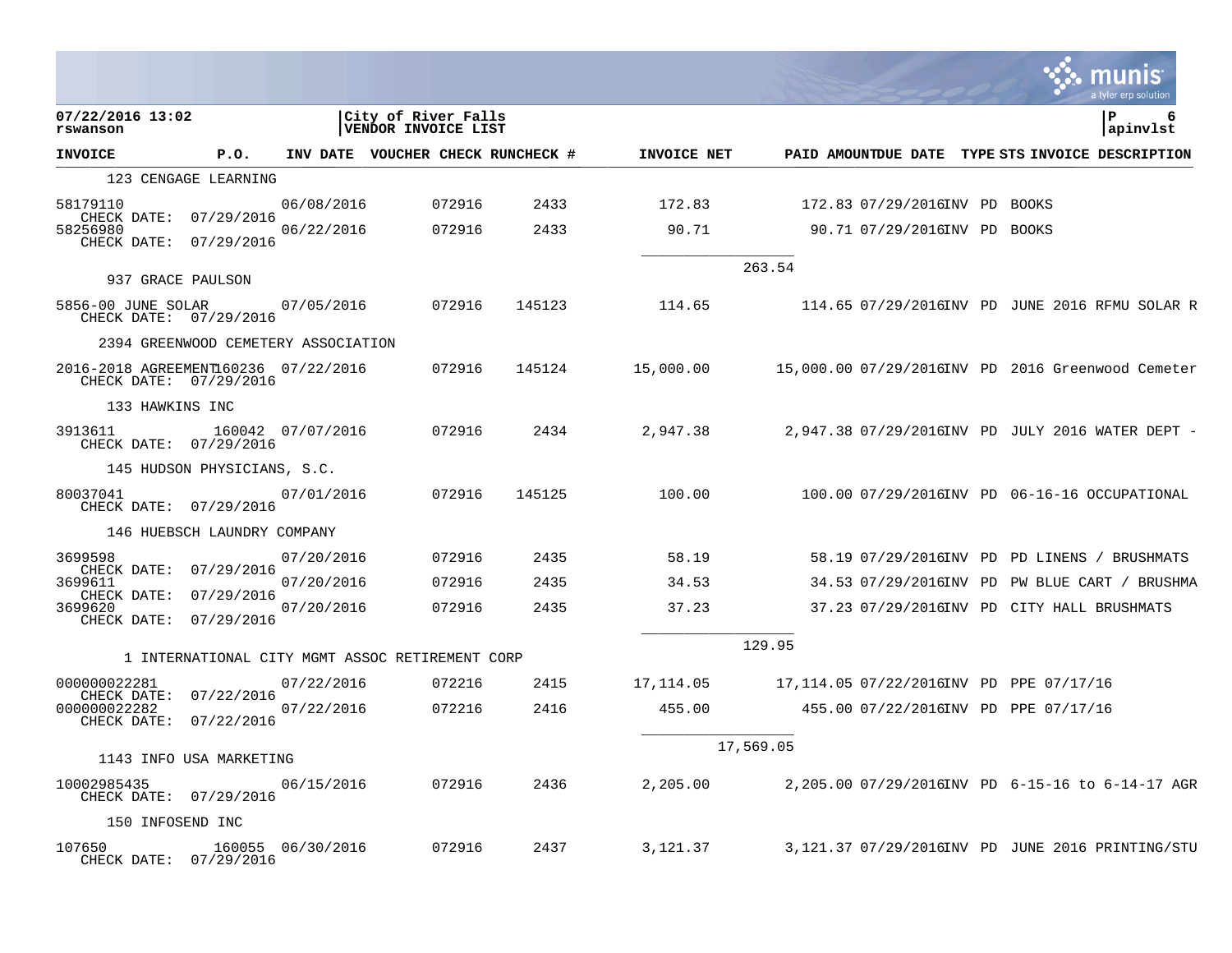|                                                                |                                   |                   |                                            |                                   |             |           |  | a tyler erp solution                              |
|----------------------------------------------------------------|-----------------------------------|-------------------|--------------------------------------------|-----------------------------------|-------------|-----------|--|---------------------------------------------------|
| 07/22/2016 13:02<br>rswanson                                   |                                   |                   | City of River Falls<br>VENDOR INVOICE LIST |                                   |             |           |  | P<br>apinvlst                                     |
| <b>INVOICE</b>                                                 | P.0.                              |                   |                                            | INV DATE VOUCHER CHECK RUNCHECK # | INVOICE NET |           |  | PAID AMOUNTDUE DATE TYPE STS INVOICE DESCRIPTION  |
|                                                                | 156 STUART C IRBY TOOL AND SAFETY |                   |                                            |                                   |             |           |  |                                                   |
| S009672656.001                                                 |                                   | 160220 07/07/2016 | 072916                                     | 145126                            | 27,360.00   |           |  | 27,360.00 07/29/2016INV PD ELECTRIC INVENTORY, WE |
| CHECK DATE:<br>S009673639.001<br>CHECK DATE:                   | 07/29/2016<br>07/29/2016          | 160225 07/07/2016 | 072916                                     | 145126                            | 33,375.00   |           |  | 33,375.00 07/29/2016INV PD ELECTRIC INVENTORY, ST |
| 162 JOBSHQ                                                     |                                   |                   |                                            |                                   |             | 60,735.00 |  |                                                   |
| CL77206912                                                     |                                   | 06/02/2016        | 072916                                     | 145127                            | 73.00       |           |  | 73.00 07/29/2016INV PD LIBRARY EVENT COORDINA     |
| CHECK DATE: 07/29/2016<br>CL77207442<br>CHECK DATE: 07/29/2016 |                                   | 06/09/2016        | 072916                                     | 145127                            | 69.90       |           |  | 69.90 07/29/2016INV PD IT TECH ASSISTANT JOB      |
|                                                                | 164 JOHNSON CONTROLS INC          |                   |                                            |                                   |             | 142.90    |  |                                                   |
| 1-36203857545<br>CHECK DATE: 07/29/2016                        |                                   | 07/14/2016        | 072916                                     | 145128                            | 1,196.40    |           |  | 1,196.40 07/29/2016INV PD 7-7-16 SERVICE CALL     |
|                                                                | 165 JOHNSON QUALITY PLUMBING LLC  |                   |                                            |                                   |             |           |  |                                                   |
| 2812<br>CHECK DATE: 07/29/2016                                 |                                   | 07/06/2016        | 072916                                     | 2438                              | 223.70      |           |  | 223.70 07/29/2016INV PD NEW BACKFLOW INSTALLED    |
|                                                                | 1955 JORDAN TRANSFORMER LLC       |                   |                                            |                                   |             |           |  |                                                   |
| 14074<br>CHECK DATE: 07/29/2016                                |                                   | 160227 07/14/2016 | 072916                                     | 145129                            | 2,963.00    |           |  | 2,963.00 07/29/2016INV PD SOUTH FORK SUBSTATION   |
|                                                                | 1674 K-D CHAPMAN LLC              |                   |                                            |                                   |             |           |  |                                                   |
| s101369026.001<br>CHECK DATE: 07/29/2016                       |                                   | 160226 07/13/2016 | 072916                                     | 2439                              | 1,700.00    |           |  | 1,700.00 07/29/2016INV PD JULY 2016 CALIBRATING   |
|                                                                | 171 KRAUSE POWER ENGINEERING LLC  |                   |                                            |                                   |             |           |  |                                                   |
| $7 - 9 - 16$<br>CHECK DATE: 07/29/2016                         |                                   | 150223 07/09/2016 | 072916                                     | 145130                            | 10,311.91   |           |  | 10,311.91 07/29/2016INV PD 6-8 to 7-6-16 DESIGN S |
| 172 KWIK TRIP                                                  |                                   |                   |                                            |                                   |             |           |  |                                                   |
| JUNE 2016<br>CHECK DATE: 07/29/2016                            |                                   | 06/30/2016        | 072916                                     | 2440                              | 9,909.91    |           |  | 9,909.91 07/20/2016INV PD JUNE 2016 KWIK TRIP FU  |
|                                                                | 660 LEAGUE OF MINNESOTA CITIES    |                   |                                            |                                   |             |           |  |                                                   |
| 237302<br>CHECK DATE: 07/29/2016                               |                                   | 07/05/2016        | 072916                                     | 145131                            | 267.84      |           |  | 267.84 07/29/2016INV PD 6-3 to 6-28-16 ADVERTI    |
|                                                                | 182 LOFFLER COMPANIES INC         |                   |                                            |                                   |             |           |  |                                                   |
| 2274948                                                        |                                   | 07/07/2016        | 072916                                     | 2441                              | 173.59      |           |  | 173.59 07/29/2016INV PD 7-15 to 8-14-16 BASE /    |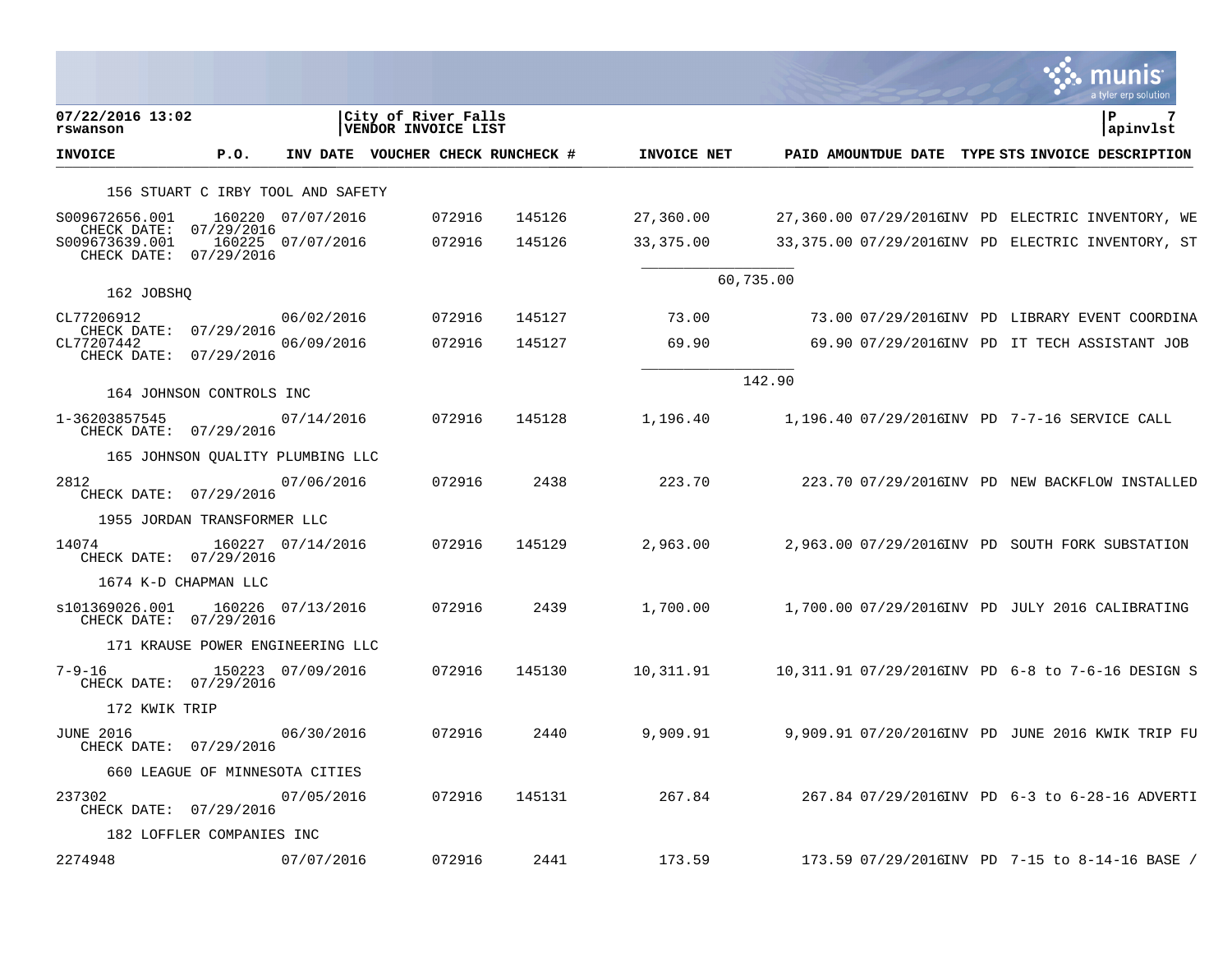|                                                                         |                                             |                   |                                            |        |                    |                                                                                                    | a tyler erp solution |
|-------------------------------------------------------------------------|---------------------------------------------|-------------------|--------------------------------------------|--------|--------------------|----------------------------------------------------------------------------------------------------|----------------------|
| 07/22/2016 13:02<br>rswanson                                            |                                             |                   | City of River Falls<br>VENDOR INVOICE LIST |        |                    |                                                                                                    | P<br>8<br>apinvlst   |
| <b>INVOICE</b>                                                          | P.O.                                        |                   | INV DATE VOUCHER CHECK RUNCHECK #          |        | <b>INVOICE NET</b> | PAID AMOUNTDUE DATE TYPE STS INVOICE DESCRIPTION                                                   |                      |
| CHECK DATE:<br>2274949                                                  | 07/29/2016                                  | 07/07/2016        | 072916                                     | 2441   | 164.64             | 164.64 07/29/2016INV PD 7-15 to 8-14-16 BASE /                                                     |                      |
| CHECK DATE:<br>308819051                                                | 07/29/2016                                  | 07/11/2016        | 072916                                     | 145132 | 164.27             | 164.27 07/29/2016INV PD 7-5 to 8-5-16 BASE CHA                                                     |                      |
| CHECK DATE: 07/29/2016                                                  |                                             |                   |                                            |        |                    |                                                                                                    |                      |
|                                                                         | 1618 MINNESOTA CHILD SUPPORT PAYMENT CENTER |                   |                                            |        |                    | 502.50                                                                                             |                      |
|                                                                         |                                             |                   |                                            |        |                    |                                                                                                    |                      |
| 000000022291<br>CHECK DATE: 07/22/2016                                  |                                             | 07/22/2016        | 072216                                     | 2417   | 51.00              | 51.00 07/22/2016INV PD PPE 07/17/16                                                                |                      |
|                                                                         | 2211 MIRON CONSTRUCTION CO INC              |                   |                                            |        |                    |                                                                                                    |                      |
| 162020 PAY#3<br>CHECK DATE: 07/29/2016                                  |                                             | 160143 07/05/2016 | 072916                                     |        |                    | 145133 431,075.99 431,075.99 07/29/2016INV PD JUNE 2016 CONSTRUCTION                               |                      |
|                                                                         | 9999 ONE TIME PAY VENDOR                    |                   |                                            |        |                    |                                                                                                    |                      |
| 04657262 TCKT RFND<br>CHECK DATE: 07/29/2016                            |                                             | 03/31/2016        | 072916                                     | 145138 | 20.00              | 20.00 07/29/2016INV PD REFUND TCKT DUP PYMNT                                                       |                      |
| 1127-02 LRN RSRCS NT                                                    |                                             | 06/27/2016        | 072916                                     | 145162 | 53.28              | PAYEE: ANTHONY CHASENKY<br>53.28 07/29/2016INV PD RFMU REFUND OVERPAYMEN                           |                      |
| CHECK DATE: 07/29/2016<br>1449-16 MOHN TAL                              |                                             | 06/30/2016        | 072916                                     | 145182 | 107.87             | PAYEE: LEARNING RESOURCES NETWORK<br>107.87 07/29/2016INV PD RFMU FINAL BILL OVERPA                |                      |
| CHECK DATE: 07/29/2016<br>$2016 - 14$                                   |                                             | 07/19/2016        | 072916                                     | 145165 | 35.00              | PAYEE: TAL MOHN<br>35.00 07/29/2016INV PD PROGRAM ON MONARCH BUT                                   |                      |
| CHECK DATE: 07/29/2016<br>2173-00 HAUSER GEORG                          |                                             | 05/16/2016        | 072916                                     | 145151 | 12.95              | PAYEE: MARY ELLEN BRUE<br>12.95 07/29/2016INV PD RFMU REFUND OVERPAYMEN                            |                      |
| CHECK DATE: 07/29/2016<br>2200-01 RANDLEMAN CH                          |                                             | 07/05/2016        | 072916                                     | 145141 | 125.49             | PAYEE: GEORGE HAUSER<br>125.49 07/29/2016INV PD RFMU FINAL BILL OVERPA                             |                      |
| CHECK DATE: 07/29/2016<br>2332-06 ST BRIDGET'S                          |                                             | 06/27/2016        | 072916                                     | 145180 | 171.60             | PAYEE: CHAD RANDLEMAN<br>171.60 07/29/2016INV PD RFMU REFUND OVERPAYMEN                            |                      |
| CHECK DATE: 07/29/2016<br>2685-09 EMILY LARSON                          |                                             | 06/16/2016        | 072916                                     | 145148 | 12.86              | PAYEE: ST BRIDGET'S CATHOLIC CHURCH<br>12.86 07/29/2016INV PD RFMU REFUND OVERPAYMEN               |                      |
| CHECK DATE: 07/29/2016<br>2696-20 RUSTIC ENTRP                          |                                             | 06/28/2016        | 072916                                     | 145175 | 34.89              | PAYEE: EMILY LARSON<br>34.89 07/29/2016INV PD RFMU REFUND OVERPAYMEN                               |                      |
| CHECK DATE: 07/29/2016<br>2738-12 BENJAMIN C-2                          |                                             | 06/29/2016        | 072916                                     | 145142 | 7.33               | PAYEE: RUSTIC ENTERPRISES LLC<br>7.33 07/29/2016INV PD 2ND RFMU REFUND OVERPA                      |                      |
| CHECK DATE: 07/29/2016<br>2760-08 GERDIN JORDA                          |                                             | 06/17/2016        | 072916                                     | 145158 | 22.82              | PAYEE: CHLOE BENJAMIN<br>22.82 07/29/2016INV PD RFMU REFUND OVERPAYMEN                             |                      |
| CHECK DATE: 07/29/2016<br>3196-12 BRITTON GREG                          |                                             | 07/08/2016        | 072916                                     | 145152 | 34.18              | PAYEE: JORDAN GERDIN<br>34.18 07/29/2016INV PD RFMU REFUND OVERPAYMEN                              |                      |
| CHECK DATE: 07/29/2016<br>3261-01 GAULKE JONAT                          |                                             | 06/20/2016        | 072916                                     | 145157 | 74.35              | PAYEE: GREGORY BRITTON<br>74.35 07/29/2016INV PD RFMU REFUND OVERPAYMEN                            |                      |
| CHECK DATE: 07/29/2016<br>3506-02 JOHNSON NATH                          |                                             | 07/11/2016        | 072916                                     | 145169 | 28.00              | PAYEE: JONATHAN GAULKE<br>28.00 07/29/2016INV PD RFMU REFUND OVERPAYMEN                            |                      |
| CHECK DATE: 07/29/2016<br>3522-01 WELLS RONA-2                          |                                             | 06/17/2016        | 072916                                     | 145174 | 103.44             | PAYEE: NATHANIAL JOHNSON<br>103.44 07/29/2016INV PD RFMU REFUND OVERPAYMEN                         |                      |
| CHECK DATE: 07/29/2016<br>3625-15 GRZYBOWSKI                            |                                             | 07/05/2016        | 072916                                     | 145177 | 26.46              | PAYEE: RONALD A WELLS<br>26.46 07/29/2016INV PD RFMU REFUND OVERPAYMEN                             |                      |
| CHECK DATE: 07/29/2016<br>40.00                                         |                                             | 07/13/2016        | 072916                                     | 145161 | 40.00              | PAYEE: SAMANTHA GRZYBOWSKI<br>40.00 07/29/2016INV PD 6-30-15 RFND WZD OF OZ                        |                      |
| CHECK DATE: 07/29/2016<br>4317-17 MOULTON D&S<br>CHECK DATE: 07/29/2016 |                                             | 06/17/2016        | 072916                                     | 145145 | 87.54              | PAYEE: KRIS STRUB<br>87.54 07/29/2016INV PD RFMU REFUND OVERPAYMEN<br>PAYEE: DERK & SIERRA MOULTON |                      |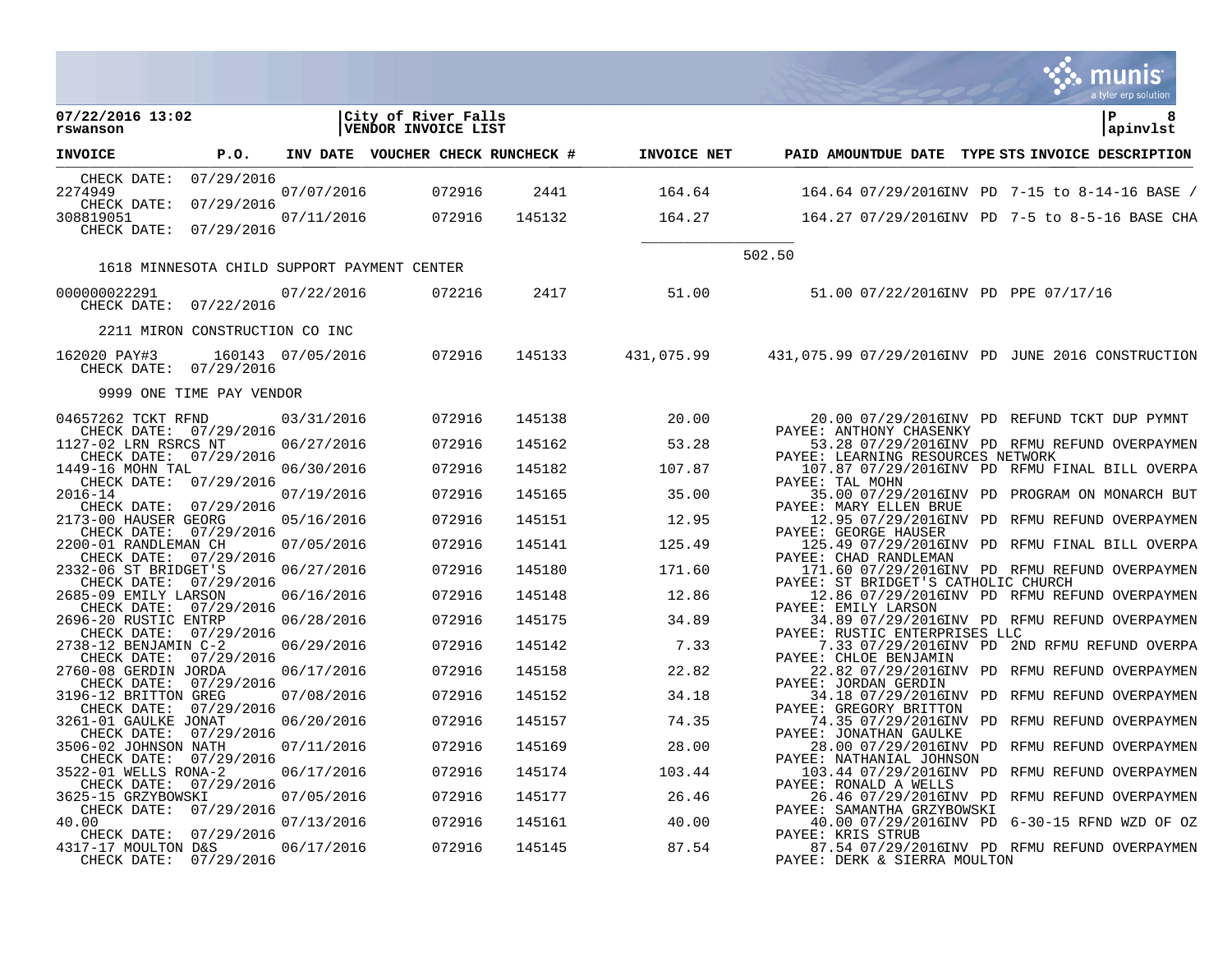

150.63 07/29/2016 1ND REMU REFUND OVERPAYMEN<br>PAYEE: BRIAN MAJERUS

82.05 07/29/2016 INV PD RFMU REFUND OVERPAYMEN

| 07/22/2016 13:02<br>rswanson                      |      |            | City of River Falls<br>VENDOR INVOICE LIST |        |             |                                                                                   | l P<br>9<br>apinvlst |
|---------------------------------------------------|------|------------|--------------------------------------------|--------|-------------|-----------------------------------------------------------------------------------|----------------------|
| <b>INVOICE</b>                                    | P.O. |            | INV DATE VOUCHER CHECK RUNCHECK #          |        | INVOICE NET | PAID AMOUNTDUE DATE TYPE STS INVOICE DESCRIPTION                                  |                      |
| 4599-15 KUNHART CODY<br>CHECK DATE: 07/29/2016    |      | 06/15/2016 | 072916                                     | 145143 | 23.88       | 23.88 07/29/2016INV PD RFMU REFUND OVERPAYMEN<br>PAYEE: CODY KUNHART              |                      |
| 4618-22 REEBER ALLIS<br>CHECK DATE: 07/29/2016    |      | 06/16/2016 | 072916                                     | 145135 | 49.42       | 49.42 07/29/2016INV PD RFMU REFUND OVERPAYMEN<br>PAYEE: ALLISON REBER             |                      |
| 4670-13 ANDERSON SAM<br>CHECK DATE: 07/29/2016    |      | 07/05/2016 | 072916                                     | 145176 | 20.63       | 20.63 07/29/2016INV PD RFMU FINAL BILL OVERPA<br>PAYEE: SAMANTHA ANDERSON         |                      |
| 5416-00 EPPLING ER-2<br>CHECK DATE: 07/29/2016    |      | 06/16/2016 | 072916                                     | 145149 | 111.92      | 111.92 07/29/2016INV PD RFMU REFUND OVERPAYMEN<br>PAYEE: ERVIN EPPLING            |                      |
| 5635-03 SCHULTZ MAT&<br>CHECK DATE: 07/29/2016    |      | 07/05/2016 | 072916                                     | 145166 | 127.28      | 127.28 07/29/2016INV PD RFMU FINAL BILL OVERPA<br>PAYEE: MAT & DELITE SCHULTZ     |                      |
| 5642-05 KNAPP S&J<br>CHECK DATE: 07/29/2016       |      | 06/16/2016 | 072916                                     | 145181 | 59.58       | 59.58 07/29/2016INV PD RFMU REFUND OVERPAYMEN<br>PAYEE: STUART D & JAMIE C KNAPP  |                      |
| 5798-00 KITTLESON PE<br>CHECK DATE: 07/29/2016    |      | 06/14/2016 | 072916                                     | 145171 | 6.46        | 6.46 07/29/2016INV PD RFMU REFUND OVERPAYMEN<br>PAYEE: PEARL KITTLESON            |                      |
| 5993-11 VOJTASEK SHA<br>CHECK DATE: 07/29/2016    |      | 07/12/2016 | 072916                                     | 145178 | 47.48       | 47.48 07/29/2016INV PD RFMU REFUND OVERPAYMEN<br>PAYEE: SHAUNA VOJTASEK           |                      |
| 7-14-16 OASIS EATERY<br>CHECK DATE: 07/29/2016    |      | 07/14/2016 | 072916                                     | 145170 | 250.00      | 250.00 07/29/2016INV PD 7-14-16 POWERFUL CHOIC<br>PAYEE: OASIS EATERY             |                      |
| 7-15-16 RFND CMTY TH<br>CHECK DATE: 07/29/2016    |      | 07/15/2016 | 072916                                     | 145183 | 50.00       | 50.00 07/29/2016INV PD RFND ACTNG WRKSHP CMTY<br>PAYEE: TEAL GIEDD                |                      |
| 7-19-16 FIRST COV CH<br>CHECK DATE: 07/29/2016    |      | 07/19/2016 | 072916                                     | 145150 | 232.94      | 232.94 07/29/2016INV PD BUSINESS LIGHTING INCE<br>PAYEE: FIRST COVENANT CHURCH    |                      |
| 7-19-16 LEONARD WARR<br>CHECK DATE: 07/29/2016    |      | 07/19/2016 | 072916                                     | 145163 | 20.00       | 20.00 07/29/2016INV PD MULTIFAMILY LIGHTING I<br>PAYEE: LEONARD WARREN            |                      |
| 7-19-16 OVERVIG SHIR<br>CHECK DATE: 07/29/2016    |      | 07/19/2016 | 072916                                     | 145179 | 850.00      | 850.00 07/29/2016INV PD HOME ENERGY IMPROVEMEN<br>PAYEE: SHIRLEY OVERVIG          |                      |
| 7003-21 ABELL JEREMY<br>CHECK DATE: 07/29/2016    |      | 05/18/2016 | 072916                                     | 145154 | 160.90      | 160.90 07/29/2016INV PD RFMU REFUND OVERPAYMEN<br>PAYEE: JEREMY ABELL             |                      |
| 7038-09 VANROSE RLTY<br>CHECK DATE: 07/29/2016    |      | 07/11/2016 | 072916                                     | 145184 | 147.99      | 147.99 07/29/2016INV PD RFMU FINAL BILL OVERPA<br>PAYEE: VANROSE REALTY           |                      |
| 7080-04 HILL ROB&RON<br>CHECK DATE: 07/29/2016    |      | 07/12/2016 | 072916                                     | 145173 | 153.07      | 153.07 07/29/2016INV PD RFMU REFUND OVERPAYMEN<br>PAYEE: ROBIN & RONALD HILL      |                      |
| 8-25-16 WRWA OTDR EX<br>CHECK DATE: 07/29/2016    |      | 07/20/2016 | 072916                                     | 145185 | 65.00       | 65.00 07/29/2016INV PD 2016 WRWA OUTDOOR EXPO<br>PAYEE: WRWA                      |                      |
| 8014-01 POWELL A&S<br>CHECK DATE: 07/29/2016      |      | 06/20/2016 | 072916                                     | 145134 | 147.28      | 147.28 07/29/2016INV PD RFMU REFUND OVERPAYMEN<br>PAYEE: ALEXANDRA & SHAWN POWELL |                      |
| 8336-04 SWANSON AMBE<br>CHECK DATE: 07/29/2016    |      | 07/08/2016 | 072916                                     | 145137 | 170.83      | 170.83 07/29/2016INV PD RFMU REFUND OVERPAYMEN<br>PAYEE: AMBER SWANSON            |                      |
| 8339-08 LA ROCK JODY<br>CHECK DATE: 07/29/2016    |      | 06/28/2016 | 072916                                     | 145155 | 144.80      | 144.80 07/29/2016INV PD RFMU REFUND OVERPAYMEN<br>PAYEE: JODY LA ROCK             |                      |
| 8549-02 WESTFIELD KI<br>CHECK DATE: 07/29/2016    |      | 07/05/2016 | 072916                                     | 145160 | 29.88       | 29.88 07/29/2016INV PD RFMU REFUND OVERPAYMEN<br>PAYEE: KIMBERLEE A WESTFIELD     |                      |
| 8799-06 HARRIS HOLLY<br>CHECK DATE:<br>07/29/2016 |      | 06/27/2016 | 072916                                     | 145153 | 58.08       | 58.08 07/29/2016INV PD RFMU REFUND OVERPAYMEN<br>PAYEE: HOLLY HARRIS              |                      |
| 9020-01 MURPHY MEGHA<br>CHECK DATE: 07/29/2016    |      | 06/14/2016 | 072916                                     | 145168 | 83.42       | 83.42 07/29/2016INV PD RFMU REFUND OVERPAYMEN<br>PAYEE: MEGHAN A MURPHY           |                      |
| 9037-01 EBNER MATTHE<br>CHECK DATE: 07/29/2016    |      | 07/12/2016 | 072916                                     | 145167 | 224.38      | 224.38 07/29/2016INV PD RFMU REFUND OVERPAYMEN<br>PAYEE: MATTHEW & EMILY EBNER    |                      |
| 9181-02 HOWARD JOHN<br>CHECK DATE: 07/29/2016     |      | 07/05/2016 | 072916                                     | 145156 | 39.28       | 39.28 07/29/2016INV PD RFMU REFUND OVERPAYMEN<br>PAYEE: JOHN A HOWARD SR          |                      |
| 9239-01 CAMPBELL REB<br>CHECK DATE: 07/29/2016    |      | 07/07/2016 | 072916                                     | 145172 | 176.00      | 176.00 07/29/2016INV PD RFMU REFUND OVERPAYMEN<br>PAYEE: REBECCA A CAMPBELL       |                      |
| 9252-01 MAJERUS BRIA                              |      | 07/05/2016 | 072916                                     | 145140 | 150.63      | 150.63 07/29/2016INV PD RFMU REFUND OVERPAYMEN                                    |                      |

CHECK DATE: 07/29/2016 PAYEE: 07/29/2016 PAYEE: 06/20/2016 PAYEE: 07/29 PAYEE: 06/20/2016 PAYEE: 07/2916 PAYEE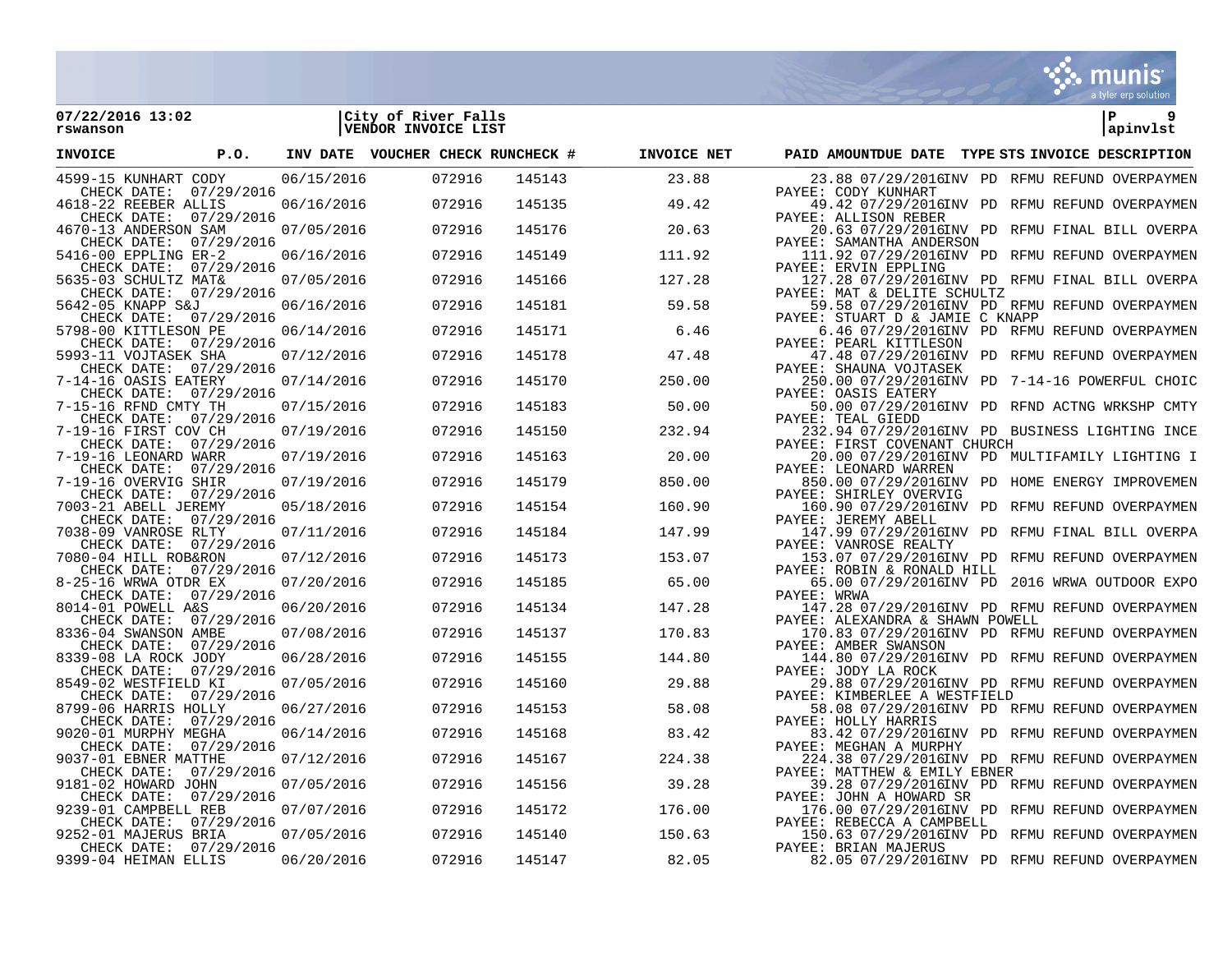|                                                                       |                                          |                   |                                            |        |             |          |                                               | a tyler erp solution                                       |
|-----------------------------------------------------------------------|------------------------------------------|-------------------|--------------------------------------------|--------|-------------|----------|-----------------------------------------------|------------------------------------------------------------|
| 07/22/2016 13:02<br>rswanson                                          |                                          |                   | City of River Falls<br>VENDOR INVOICE LIST |        |             |          |                                               | l P<br>10<br>apinvlst                                      |
| <b>INVOICE</b>                                                        | P.O.                                     |                   | INV DATE VOUCHER CHECK RUNCHECK #          |        | INVOICE NET |          |                                               | PAID AMOUNTDUE DATE TYPE STS INVOICE DESCRIPTION           |
| CHECK DATE: 07/29/2016<br>9407-06 DEY KELSI<br>CHECK DATE: 07/29/2016 |                                          | 06/24/2016        | 072916                                     | 145159 | 156.91      |          | PAYEE: ELLISE HEIMAN<br>PAYEE: KELSI DEY      | 156.91 07/29/2016INV PD RFMU REFUND OVERPAYMEN             |
| 9464-06 CORDES ALLIS<br>CHECK DATE: 07/29/2016                        |                                          | 06/20/2016        | 072916                                     | 145136 | 80.47       |          | PAYEE: ALLISON Y CORDES                       | 80.47 07/29/2016INV PD RFMU REFUND OVERPAYMEN              |
| 9496-04 APPLETON AUD<br>CHECK DATE: 07/29/2016                        |                                          | 06/08/2016        | 072916                                     | 145139 | 29.47       |          | PAYEE: AUDREY APPLETON                        | 29.47 07/29/2016INV PD RFMU REFUND OVERPAYMEN              |
| DUGOUT CLUB SPNSRSHP<br>CHECK DATE: 07/29/2016                        |                                          | 07/12/2016        | 072916                                     | 145146 | 500.00      |          | PAYEE: DUGOUT CLUB                            | 500.00 07/29/2016INV PD 7-27 & 7-31-16 SPONSOR             |
| MILLER M INTRVW RMBR                                                  |                                          | 07/07/2016        | 072916                                     | 145164 | 117.12      |          |                                               | 117.12 07/29/2016INV PD OPS DIRECTOR INTERVIEW             |
| CHECK DATE: 07/29/2016<br>POULOSE COLLIN<br>CHECK DATE: 07/29/2016    |                                          | 07/10/2016        | 072916                                     | 145144 | 30.00       |          | PAYEE: MARCIE MILLER<br>PAYEE: COLLIN POULOSE | 30.00 07/29/2016INV PD 7-10-16 REFUND SHELTER              |
|                                                                       | 5 PELION BENEFITS                        |                   |                                            |        |             | 5,595.21 |                                               |                                                            |
| 000000022285<br>CHECK DATE: 07/22/2016                                |                                          | 07/22/2016        | 072216                                     | 2418   |             |          |                                               |                                                            |
|                                                                       | 210 PIERCE COUNTY TREASURER              |                   |                                            |        |             |          |                                               |                                                            |
| 2016 PPT RF SOCCER                                                    |                                          | 07/14/2016        | 072916                                     | 145186 | 76.82       |          |                                               | 76.82 07/29/2016INV PD 2016 PPT RF WILDCAT SO              |
| CHECK DATE: 07/29/2016<br>2ND QTR 2016<br>CHECK DATE: 07/29/2016      |                                          | 07/05/2016        | 072916                                     | 145187 |             |          |                                               | 4,342.20  4,342.20 07/29/2016INV PD 2ND QTR 2016 JAIL, DWI |
|                                                                       | 649 PIERCE COUNTY CLERK                  |                   |                                            |        |             | 4,419.02 |                                               |                                                            |
| 2016-17 DIRECTORIES 07/21/2016<br>CHECK DATE: 07/29/2016              |                                          |                   | 072916                                     | 145188 |             |          |                                               | 42.00  42.00 07/29/2016INV PD 2016-17 PIERCE COUNTY        |
|                                                                       | 453 PIERCE COUNTY HIGHWAY DEPT           |                   |                                            |        |             |          |                                               |                                                            |
| 160622-1                                                              |                                          | 07/14/2016        | 072916                                     | 145189 | 510.00      |          |                                               |                                                            |
| CHECK DATE: 07/29/2016<br>160622-2<br>CHECK DATE: 07/29/2016          |                                          | 07/14/2016        | 072916                                     | 145189 | 2,317.77    |          |                                               | 2,317.77 07/29/2016INV PD ELECTRIC CHAPMAN DR TR           |
|                                                                       | 658 OUALITY BOOKS INC                    |                   |                                            |        |             | 2,827.77 |                                               |                                                            |
| 194655<br>CHECK DATE: 07/29/2016                                      |                                          | 06/09/2016        | 072916                                     | 2442   | 61.55       |          |                                               | 61.55 07/29/2016INV PD JUNE 2016 BOOKS                     |
|                                                                       | 219 STATE OF WI - DEPT OF TRANSPORTATION |                   |                                            |        |             |          |                                               |                                                            |
| 7-12-16 PD FRD EXPLR<br>CHECK DATE: 07/29/2016                        |                                          | 07/12/2016        | 072916                                     | 145190 | 69.50       |          |                                               | 69.50 07/29/2016INV PD 7-12-16 FRD EXPLR POLI              |
|                                                                       | 221 RURAL ELECTRIC SUPPLY COOPERATIVE    |                   |                                            |        |             |          |                                               |                                                            |
| 643091-00<br>CHECK DATE: 07/29/2016                                   |                                          | 160161 07/06/2016 | 072916                                     | 2443   | 20,884.00   |          |                                               | 20,884.00 07/29/2016INV PD JULY 2016 ELECTRIC TRA          |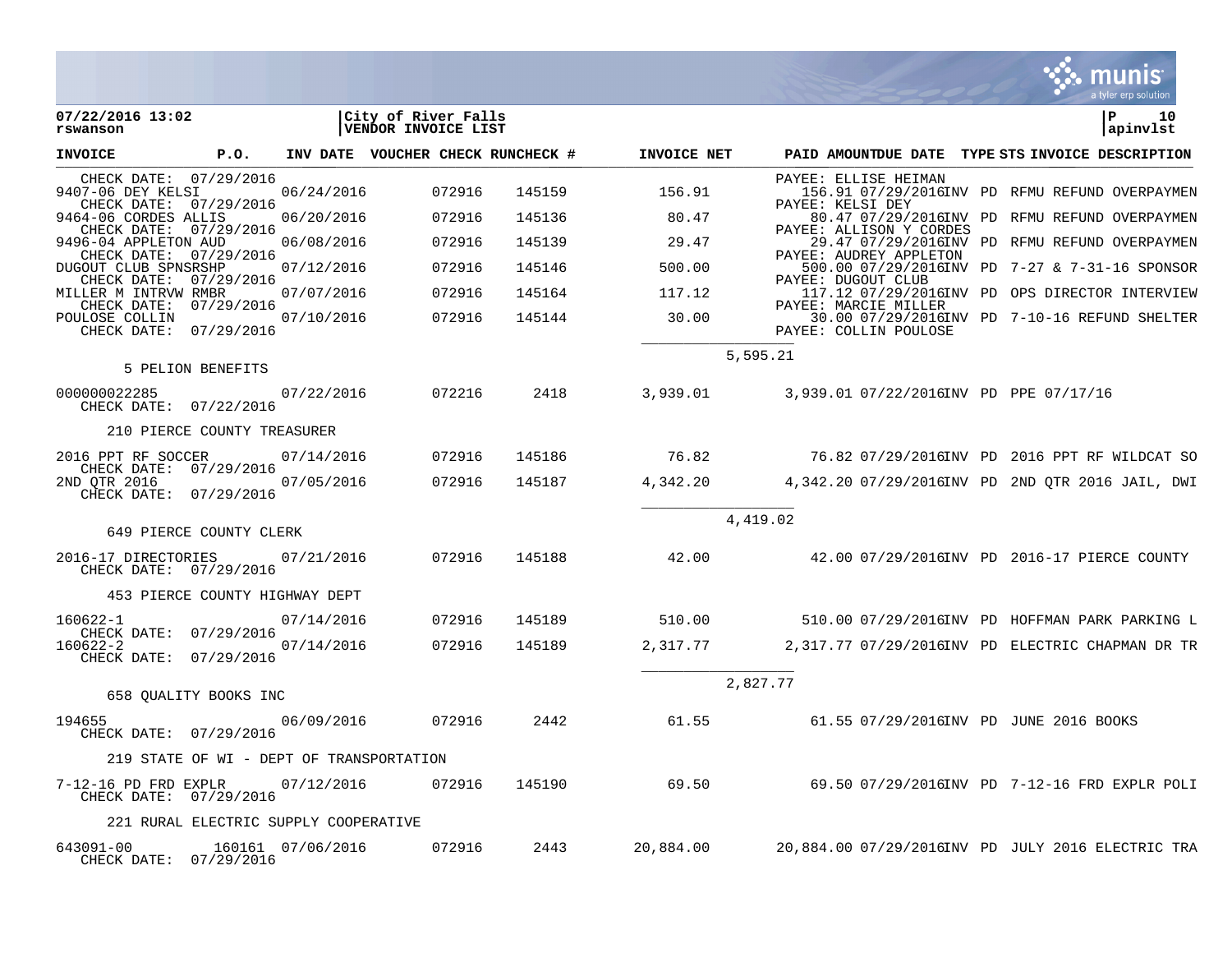|                                                 |                                   |                   |                                                        |        |             |          | a tyler erp solution                              |
|-------------------------------------------------|-----------------------------------|-------------------|--------------------------------------------------------|--------|-------------|----------|---------------------------------------------------|
| 07/22/2016 13:02<br>rswanson                    |                                   |                   | City of River Falls<br>VENDOR INVOICE LIST             |        |             |          | P<br>11<br>apinvlst                               |
| <b>INVOICE</b>                                  | P.0.                              |                   | INV DATE VOUCHER CHECK RUNCHECK #                      |        | INVOICE NET |          | PAID AMOUNTDUE DATE TYPE STS INVOICE DESCRIPTION  |
|                                                 | 501 RICE LAKE PUBLIC LIBRARY      |                   |                                                        |        |             |          |                                                   |
| 30234001103893<br>CHECK DATE: 07/29/2016        |                                   | 07/08/2016        | 072916                                                 | 145191 | 30.00       |          | 30.00 07/29/2016INV PD NO 1 LADIES DETECTIVE      |
|                                                 | 790 VIBRANT HEALTH FAMILY CLINICS |                   |                                                        |        |             |          |                                                   |
| $6 - 2 - 16$<br>CHECK DATE: 07/29/2016          |                                   | 07/08/2016        | 072916                                                 | 145192 | 384.00      |          | 384.00 07/29/2016INV PD 6-2-16 OCCUPATIONAL HE    |
|                                                 | 9 RIVER FALLS POLICE ASSOCIATION  |                   |                                                        |        |             |          |                                                   |
| 000000022288<br>CHECK DATE: 07/22/2016          |                                   | 07/22/2016        | 072216                                                 | 145105 | 722.50      |          | 722.50 07/22/2016INV PD JUNE 2016                 |
|                                                 | 458 RIVER FALLS ROTARY            |                   |                                                        |        |             |          |                                                   |
| 160587                                          |                                   | 07/01/2016        | 072916                                                 | 145193 | 115.00      |          | 115.00 07/29/2016INV PD SCOTT NELSON OUARTERLY    |
| CHECK DATE:<br>160617<br>CHECK DATE: 07/29/2016 | 07/29/2016                        | 07/01/2016        | 072916                                                 | 145193 | 115.00      |          | 115.00 07/29/2016INV PD SCOT SIMPSON QUARTERLY    |
|                                                 |                                   |                   |                                                        |        |             | 230.00   |                                                   |
|                                                 | 438 RIVER FALLS SENIOR CITIZENS   |                   |                                                        |        |             |          |                                                   |
| <b>JULY 2016</b><br>CHECK DATE: 07/29/2016      |                                   | 160018 07/09/2016 | 072916                                                 | 145194 | 500.00      |          | 500.00 07/29/2016INV PD JULY 2016 SENIOR CITIZ    |
|                                                 | 234 FORUM COMMUNICATION CO        |                   |                                                        |        |             |          |                                                   |
| 1731761 JUNE 2016<br>CHECK DATE: 07/29/2016     |                                   | 06/30/2016        | 072916                                                 | 145195 | 2,404.22    |          | 2,404.22 07/29/2016INV PD JUNE 2016 PUBLICATIONS  |
| 785 ROOF TECH INC                               |                                   |                   |                                                        |        |             |          |                                                   |
| 15354<br>CHECK DATE: 07/29/2016                 |                                   | 07/06/2016        | 072916                                                 | 145196 | 586.00      |          | 586.00 07/29/2016INV PD ROOF INSPECTION / MAIN    |
| 1573 RUNNING INC                                |                                   |                   |                                                        |        |             |          |                                                   |
| 15041<br>CHECK DATE: 07/29/2016                 |                                   | 160063 07/07/2016 | 072916                                                 | 145197 | 15,697.48   |          | 15,697.48 07/29/2016INV PD JUNE 2016 Taxi Managem |
|                                                 |                                   |                   | 243 STATEWIDE ENERGY EFFICIENCY & RENEWABLES ADMIN INC |        |             |          |                                                   |
| JUN-16                                          |                                   | 07/11/2016        | 072916                                                 | 145198 | 3,918.45    |          | 3,918.45 07/29/2016INV PD JUNE 2016 CTC EFFICIEN  |
| CHECK DATE:<br>MAY-16<br>CHECK DATE:            | 07/29/2016<br>07/29/2016          | 07/11/2016        | 072916                                                 | 145198 | 3,807.63    |          | 3,807.63 07/29/2016INV PD MAY 2016 CTC EFFICIENC  |
|                                                 | 244 SHORT ELLIOTT HENDRICKSON INC |                   |                                                        |        |             | 7,726.08 |                                                   |
| 317567-1                                        |                                   | 07/12/2016        | 072916                                                 | 145199 | 61.55       |          | 61.55 07/29/2016INV PD 6-30-16 PO 150105 SYCA     |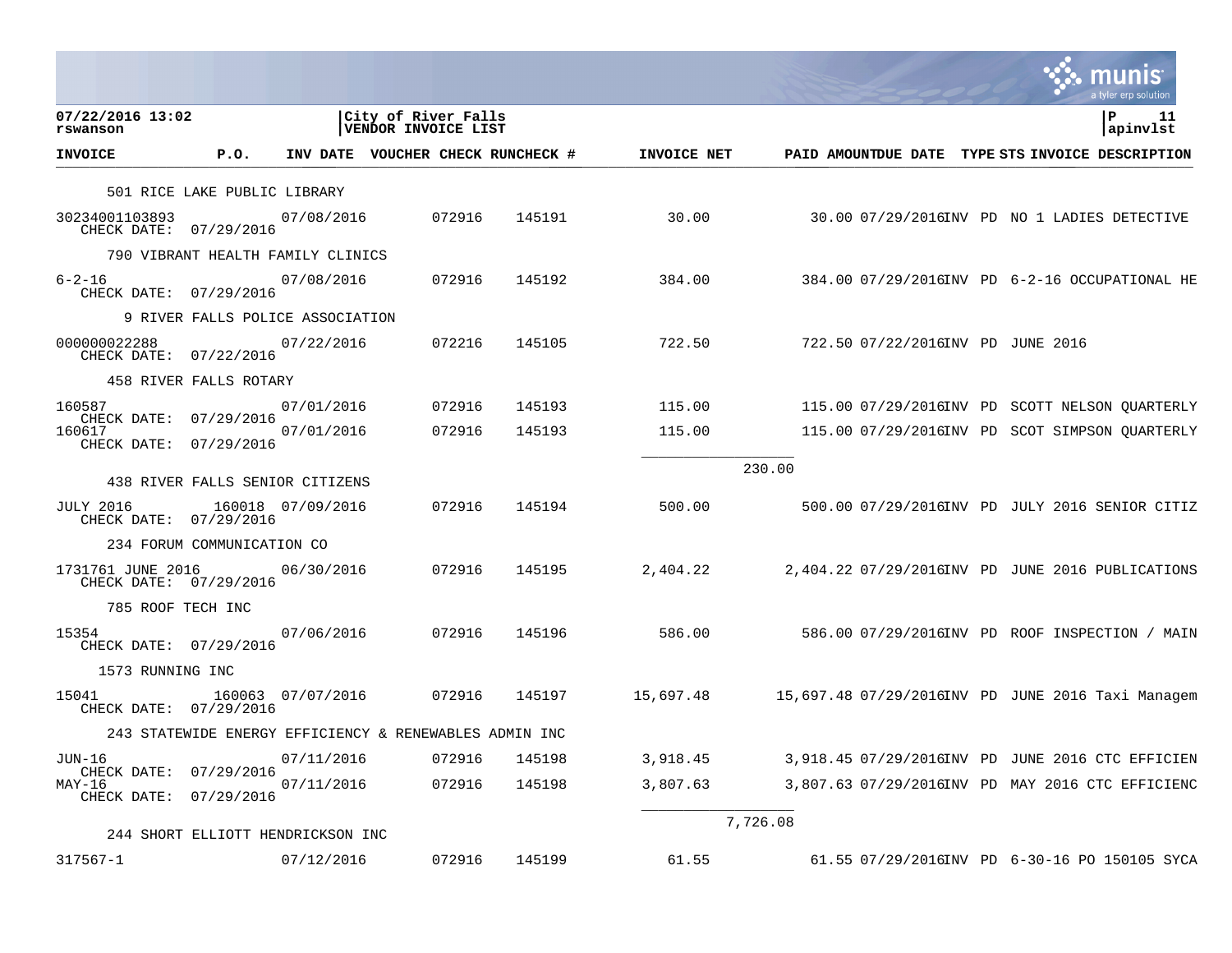|                                        |                                        |                   |                                                     |               |             |                                                  |  | a tyler erp solution |
|----------------------------------------|----------------------------------------|-------------------|-----------------------------------------------------|---------------|-------------|--------------------------------------------------|--|----------------------|
| 07/22/2016 13:02<br>rswanson           |                                        |                   | City of River Falls<br>VENDOR INVOICE LIST          |               |             |                                                  |  | P<br>12<br>apinvlst  |
| <b>INVOICE</b>                         | P.O.                                   |                   | INV DATE VOUCHER CHECK RUNCHECK #                   |               | INVOICE NET | PAID AMOUNTDUE DATE TYPE STS INVOICE DESCRIPTION |  |                      |
| CHECK DATE:<br>317567-2<br>CHECK DATE: | 07/29/2016<br>07/29/2016               | 150377 07/12/2016 | 072916                                              | 145199        | 6,756.45    | 6,756.45 07/29/2016INV PD ENGNR TLCM CRDNT & CNS |  |                      |
| 317826<br>CHECK DATE: 07/29/2016       |                                        | 160205 07/13/2016 | 072916                                              | 145199        | 4,491.80    | 4,491.80 07/29/2016INV PD THRU 6-30-16 LAKE GEOR |  |                      |
|                                        | 2387 SHRED-IT US JV LLC                |                   |                                                     |               |             | 11,309.80                                        |  |                      |
| 9411418666<br>CHECK DATE: 07/29/2016   | 160030 07/07/2016                      |                   | 072916                                              | 2444          | 45.80       | 45.80 07/29/2016INV PD JULY 2016 Shredding at    |  |                      |
|                                        | 956 ST CROIX COUNTY HIGHWAY DEPARTMENT |                   |                                                     |               |             |                                                  |  |                      |
| 565<br>CHECK DATE: 07/29/2016          |                                        | 160107 07/13/2016 | 072916                                              | 145200        | 1,676.82    | 1,676.82 07/29/2016INV PD 6-19 to 7-2-16 SPRAY P |  |                      |
|                                        | 252 ST CROIX COUNTY TREASURER          |                   |                                                     |               |             |                                                  |  |                      |
| 2ND QTR 2016<br>CHECK DATE: 07/29/2016 |                                        | 07/05/2016        | 072916                                              | 145201        | 1,788.59    | 1,788.59 07/29/2016INV PD 2ND QTR 2016 JAIL, DWI |  |                      |
|                                        | 255 ST CROIX VALLEY NATURAL GAS CO     |                   |                                                     |               |             |                                                  |  |                      |
| RF1605SR<br>CHECK DATE: 07/29/2016     |                                        | 07/07/2016        | 072916                                              | 145202        | 456.66      | 456.66  07/29/2016INV  PD ABANDON NAT GAS SRVC 2 |  |                      |
|                                        | 945 STATE CHEMICAL SOLUTIONS           |                   |                                                     |               |             |                                                  |  |                      |
| 97844811<br>CHECK DATE: 07/29/2016     |                                        | 06/28/2016        | 072916                                              | 2445          | 134.90      | 134.90 07/29/2016INV PD FRAGRANCE PAK LAVENDER   |  |                      |
| 259 STATE OF WI                        |                                        |                   |                                                     |               |             |                                                  |  |                      |
| JUNE 2016<br>CHECK DATE: 07/29/2016    |                                        | 07/05/2016        | 072916                                              | 145203        | 5,296.75    | 5,296.75 07/29/2016INV PD JUNE PENALTY ASSESSMEN |  |                      |
|                                        |                                        |                   | 2172 TOLTZ, KING, DUVALL, ANDERSON & ASSOCIATES INC |               |             |                                                  |  |                      |
| 002016002083<br>CHECK DATE: 07/29/2016 |                                        | 160136 07/06/2016 | 072916                                              | 145204        | 38,059.36   |                                                  |  |                      |
|                                        | 557 TRANS ALARM INC                    |                   |                                                     |               |             |                                                  |  |                      |
| 94249761<br>CHECK DATE: 07/29/2016     |                                        | 07/11/2016        | 072916                                              | 145205        | 119.85      | 119.85 07/29/2016INV PD 3RD QTR 2016 SECURITY    |  |                      |
|                                        | 1187 TUMBLEWEED PRESS INC              |                   |                                                     |               |             |                                                  |  |                      |
| 73953<br>CHECK DATE: 07/29/2016        |                                        | 06/07/2016        |                                                     | 072916 145206 | 539.10      | 539.10 07/29/2016INV PD TUMBLEBOOK LIBRARY DEL   |  |                      |
| 276 POSTMASTER                         |                                        |                   |                                                     |               |             |                                                  |  |                      |
| 7-19-2016 VTR PSTG                     |                                        | 07/19/2016        | 072916                                              | 145207        | 975.00      | 975.00 07/29/2016INV PD 2016 PREPAID POSTAGE F   |  |                      |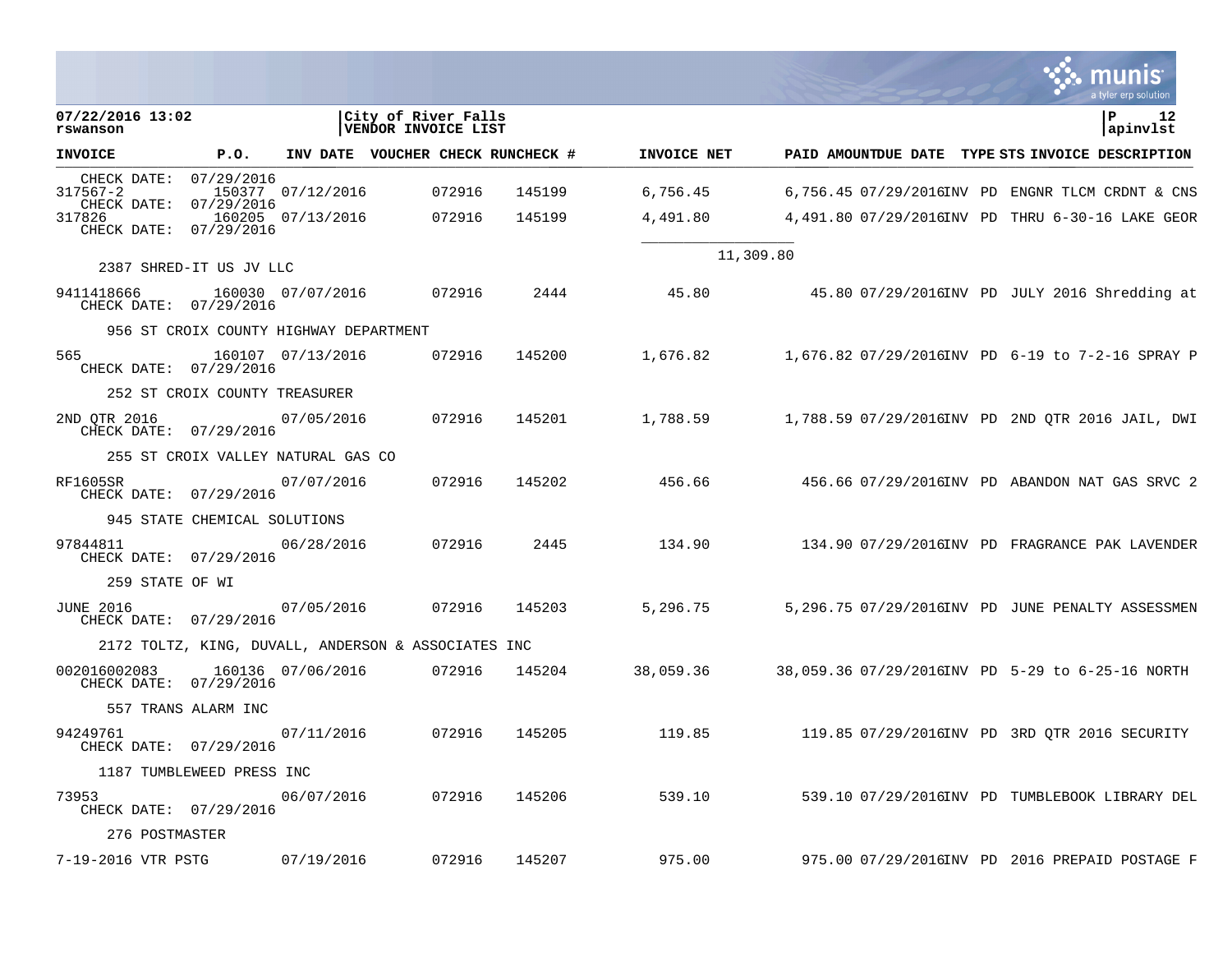|                                                                |                                       |                   |                                            |        |                                   |             |          |                                                  |  | a tyler erp solution                               |
|----------------------------------------------------------------|---------------------------------------|-------------------|--------------------------------------------|--------|-----------------------------------|-------------|----------|--------------------------------------------------|--|----------------------------------------------------|
| 07/22/2016 13:02<br>rswanson                                   |                                       |                   | City of River Falls<br>VENDOR INVOICE LIST |        |                                   |             |          |                                                  |  | 13<br>P<br>apinvlst                                |
| <b>INVOICE</b>                                                 | P.O.                                  |                   |                                            |        | INV DATE VOUCHER CHECK RUNCHECK # | INVOICE NET |          | PAID AMOUNTDUE DATE TYPE STS INVOICE DESCRIPTION |  |                                                    |
| CHECK DATE: 07/29/2016                                         |                                       |                   |                                            |        |                                   |             |          |                                                  |  |                                                    |
|                                                                | 286 USIC LOCATING SERVICES LLC        |                   |                                            |        |                                   |             |          |                                                  |  |                                                    |
| 186833<br>CHECK DATE: 07/29/2016                               |                                       | 150126 07/11/2016 |                                            | 072916 | 2446                              | 2,982.88    |          |                                                  |  | 2,982.88 07/29/2016INV PD JUNE 2016 LOCATE STORM   |
| 186886<br>CHECK DATE: 07/29/2016                               |                                       | 07/06/2016        |                                            | 072916 | 2446                              | 6,361.91    |          | 6,361.91 07/29/2016INV PD JUNE 2016 LOCATES      |  |                                                    |
|                                                                |                                       |                   |                                            |        |                                   |             | 9,344.79 |                                                  |  |                                                    |
|                                                                | 288 UW RIVER FALLS                    |                   |                                            |        |                                   |             |          |                                                  |  |                                                    |
| J MCINTOSH 7/2016<br>CHECK DATE: 07/29/2016                    |                                       | 07/14/2016        |                                            | 072916 | 145208                            | 500.00      |          |                                                  |  | 500.00 07/29/2016INV PD REFUND 2 DEAD TREES AT     |
|                                                                | 290 UWRF FAST COPY                    |                   |                                            |        |                                   |             |          |                                                  |  |                                                    |
| 11124<br>CHECK DATE: 07/29/2016                                |                                       | 07/07/2016        |                                            | 072916 | 145209                            | 48.66       |          | 48.66 07/29/2016INV PD 1 SET POST CARDS          |  |                                                    |
|                                                                | 16 VIKING COCA-COLA BOTTLING CO       |                   |                                            |        |                                   |             |          |                                                  |  |                                                    |
| 320280<br>CHECK DATE: 07/29/2016                               |                                       | 07/01/2016        |                                            | 072916 | 2447                              | 417.00      |          |                                                  |  | 417.00 07/29/2016INV PD JULY 2016 WATER / BEVE     |
|                                                                | 2169 VIRGINIA TRANSFORMER CORPORATION |                   |                                            |        |                                   |             |          |                                                  |  |                                                    |
| 7-18-16 APP PYMNT 1160234 06/24/2016<br>CHECK DATE: 07/29/2016 |                                       |                   |                                            | 072916 | 2448                              | 306,179.00  |          |                                                  |  | 306,179.00 07/27/2016INV PD 3-1 to 4-30-16 POWER P |
|                                                                | 304 WEST CENTRAL BIOSOLIDS FACILITY   |                   |                                            |        |                                   |             |          |                                                  |  |                                                    |
| 2016134<br>CHECK DATE: 07/29/2016                              |                                       | 160017 07/13/2016 |                                            | 072916 | 145210                            | 23,692.13   |          |                                                  |  | 23,692.13 07/29/2016INV PD JUNE 2016 BIOSOLIDS FA  |
|                                                                | 306 HANTEN BROADCASTING COMPANY INC   |                   |                                            |        |                                   |             |          |                                                  |  |                                                    |
| <b>JUNE 2016</b><br>CHECK DATE: 07/29/2016                     |                                       | 06/30/2016        |                                            | 072916 | 2449                              | 60.00       |          |                                                  |  | 60.00 07/29/2016INV PD JUNE 2016 SPORTSCASTER      |
|                                                                | 4 WI CHILD SUPPORT                    |                   |                                            |        |                                   |             |          |                                                  |  |                                                    |
| 000000022284<br>CHECK DATE: 07/22/2016                         |                                       | 07/22/2016        |                                            | 072216 | 2419                              | 323.07      |          | 323.07 07/22/2016INV PD PPE 07/17/16             |  |                                                    |
|                                                                | 777 WI DEPT OF REVENUE                |                   |                                            |        |                                   |             |          |                                                  |  |                                                    |
| 000000022290<br>CHECK DATE: 07/22/2016                         |                                       | 07/22/2016        |                                            |        | 145103                            | 52.00       |          | 52.00 07/22/2016DIR PD PPE 07/17/16              |  |                                                    |
|                                                                | 3 WI DEPARTMENT OF REVENUE            |                   |                                            |        |                                   |             |          |                                                  |  |                                                    |
| 000000022283                                                   |                                       | 07/22/2016        |                                            |        | 145100                            | 13,028.01   |          | 13,028.01 07/22/2016DIR PD PPE 07/17/16          |  |                                                    |
| CHECK DATE: 07/22/2016<br>JUNE 2016 SALES TAX                  |                                       | 06/30/2016        |                                            |        | 145098                            | 43,818.22   |          | 43,818.22 07/20/2016DIR PD JUNE 2016 SALES TAX   |  |                                                    |